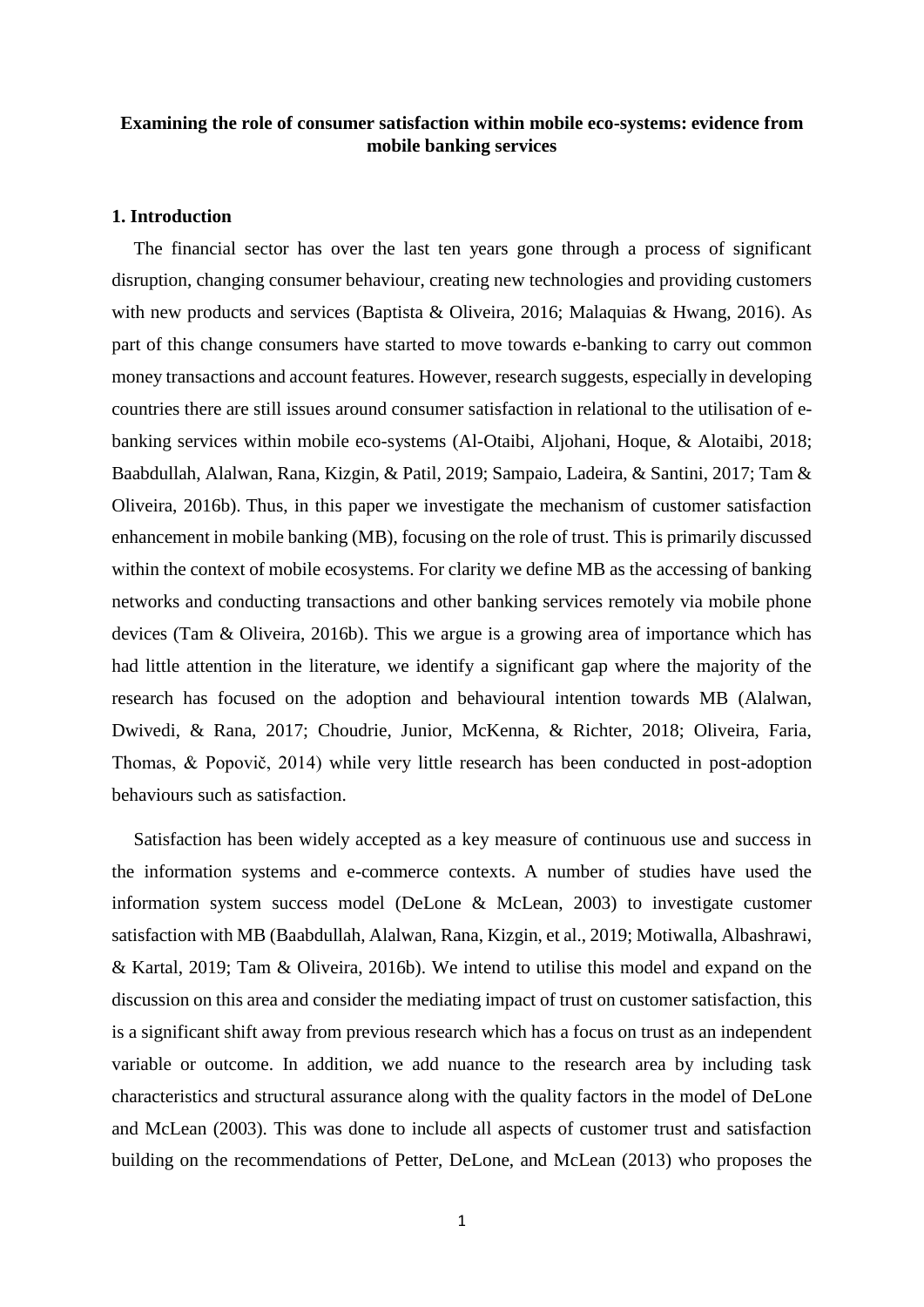need for including other multiple factors in the model. Our research suggests that trust fully mediates the relationships between (service quality and structural assurance), and customer satisfaction. From our research we also find that trust partially mediates the relationships between (system quality, information quality and task characteristics), and customer satisfaction. Our results make an important contribution to knowledge and enhance our understanding on the aspects of trust that need to be taken into account to enhance MB customer satisfaction.

Thus, in differentiating this paper from previous research we carry out the following; firstly we build on the DeLone and McLean (2003) advocating continuous resting and refinement by extending the range of factors supplementing with task characteristics and structural assurance (Malaquias & Hwang, 2016; Zhou, 2012) alongside the three quality factors in the in the DeLone and McLean (2003) model. Secondly, we extend the research by including trust as a mediator, this provides a better understanding of customer satisfaction in MB satisfaction as an indicator of MB success. Thus, in this area of research we put forward number of contributions. First, conceptualising and enhancing the understanding of the impact of trust in the MB postadoption behaviours in particular customer satisfaction. Second, investigating of the indirect effects of MB quality factors, task characteristics and structural assurance on customer satisfaction through trust.

In developing this paper, we structure it as follows, we start by discussing the study problem and providing context to the study. We then proceed to review the literature regarding trust and satisfaction within MB, we further explore the role of the (DeLone & McLean, 2003) model within MB. We then present our hypotheses and outline our results from the data collection process, this allows the authors to discuss and provide some managerial implications, limitation and future research direction.

#### **2- Context of the research within mobile eco systems**

Malaquias and Hwang (2016) view MB as a disruptive tool which has the potential to bring significant efficiency to traditional customer tasks, saving time, money and customer service time, freeing up resources to ensure the quality of their mobile service networks. In addition, the positioning of MB within mobile eco-systems specifically mobile devices can reduce the level of financial fees compared with other conventional banking channels (Baabdullah, Alalwan, Rana, Kizgin, et al., 2019). Thus, for many banks the movement towards specific services such as MB which sit within a wider mobile eco systems is a significant part of future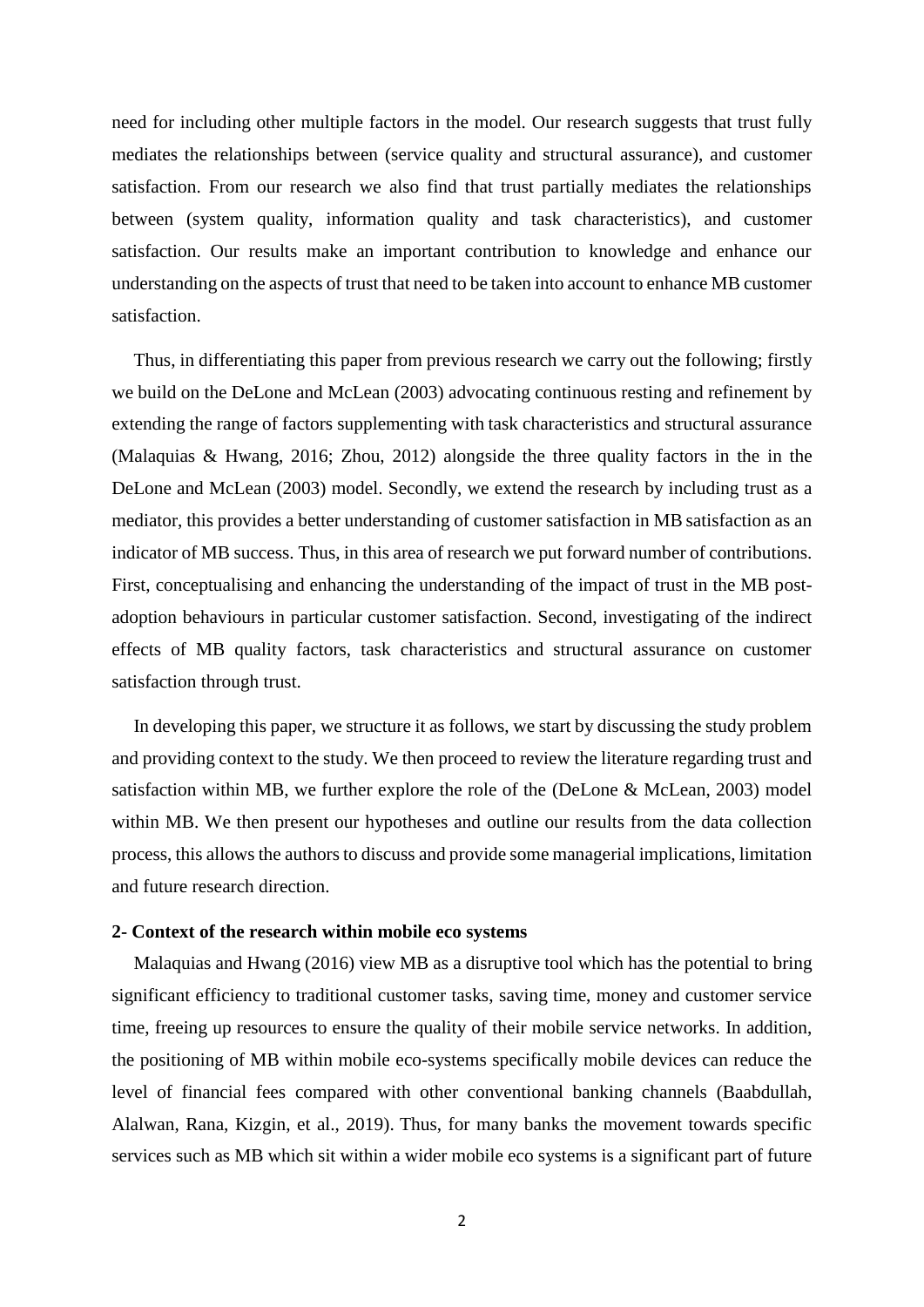growth strategy (Albashrawi, Kartal, Oztekin, & Motiwalla, 2019). However, developing any such strategy requires significant investment with some researchers (Baabdullah, Alalwan, Rana, Kizgin, et al., 2019) suggesting that banks have invested funds of \$115 Billion worldwide. What is clear from this investment is that banks only recoup costs based on continuous usage, so for many banks the incentive is to persuade consumers to utilise more of the online services. Hence, the challenge in building trust within MB is crucial for long term efficiency and strategy.

However, while there is data to suggest that MB adoption is widespread and commonplace, recent trends and statistics related to MB services suggest that MB customers tend to use limited services of MB which may result in view MB as unsatisfactory. This is summed quite nicely in the following manner:

# *"Use must precede user satisfaction in a process sense, but positive experience with use will lead to greater user satisfaction in a causal sense" (DeLone & McLean, 2003, p. 23).*

From an industry perspective Deloitte's global digital banking survey across 17 countries on e-banking behaviours and channel usage revealed that online banking may remain the main electronic channel for customer's interactions in the foreseeable future, even among MB users. 73 % of customers globally use online banking at least once a month, compared to 59 % who use MB (Deloitte, 2019). In addition, although MB users are expected to reach over 2 billion in 2021 (Juniper, 2017), most MB customers use it to conduct relatively quick and straightforward transactions, ignoring more of the advanced capabilities available. In 2017, 44% of customer's worldwide use MB in balance inquiries and only 29% used MB to make payments, and only 22% sent money through MB (Applause, 2017). Furthermore, 53% of people use online banking to transfer money internationally compared to only 24% use MB. Also, while 47% of customers update their account details using online banking, only 26% do the same task through MB (Deloitte, 2019).

Thus, within this paper we focus on Libya for our sample size, a country which spans an area of 1,759,540 square kilometres (index mundi, 2019a), ranks as the 17th nation in the world according to size, with a density of 4 per Km2 (worldometers, 2019). Due to its sheer size and geography, banks have opened branches in all regions, cities, and remote villages, a costly and expensive undertaking, with many branches not economically feasible. Due to these factors there has been significant growth in the development of MB provision with the Bank of Commerce and Development, a private bank, leading the marketing to initiate e-banking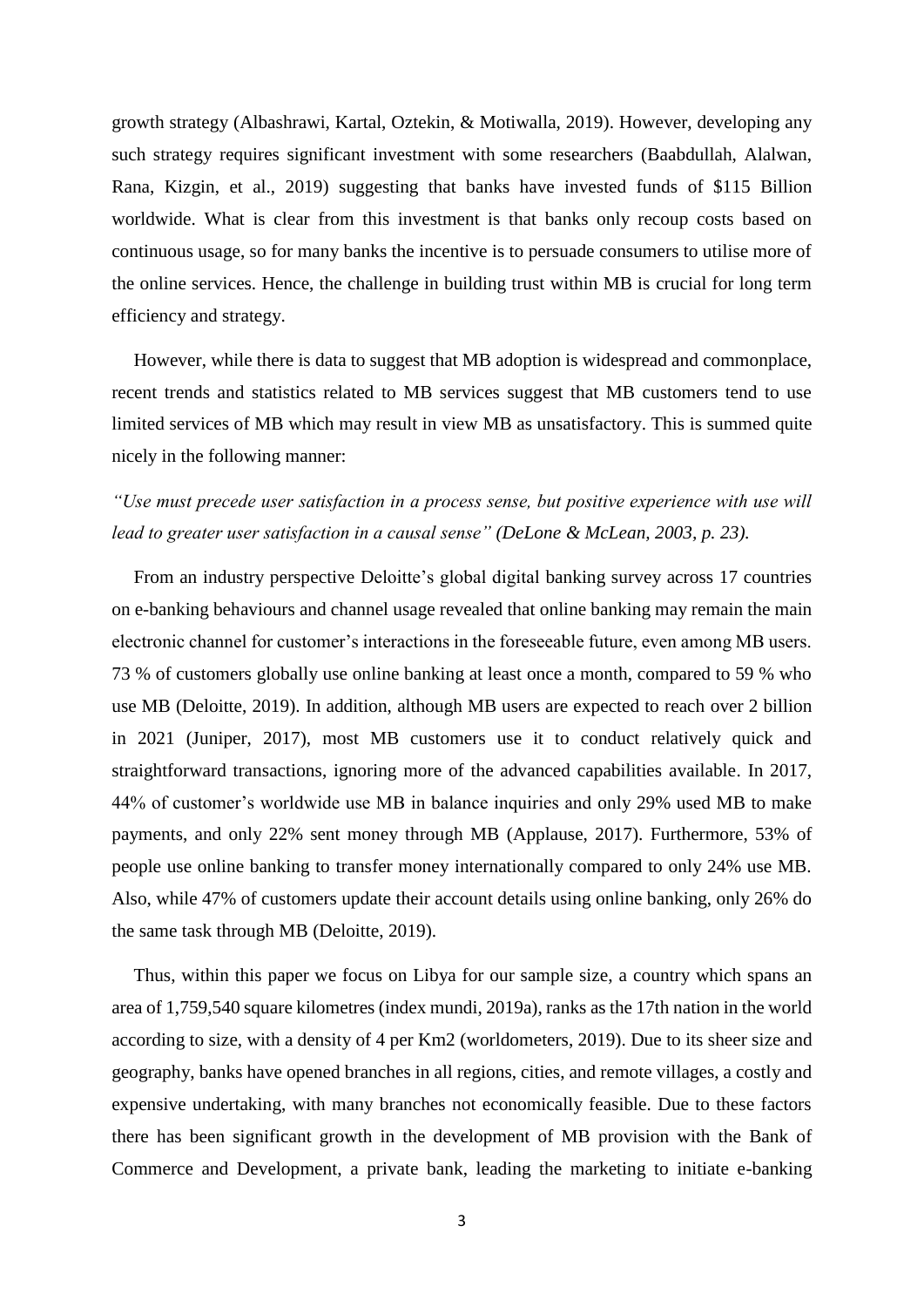services in 2006 (CBL, 2019). In addition to this over the last five years internet adoption in Libya has shown a significant increase with internet users increasing from 21.1% in 2016 (internet live stats, 2016) to 74.2% in 2020 (Internet World Stats, 2020). When comparing these numbers to other countries in the MENA region Egypt has an adoption rate of 48.1%, Morocco with 64.3% and Tunisia with 66.8% (Internet World Stats, 2020). Interesting to note that mobile phone penetration has shown similar increases in adoption from one % in 2001 (Jones, Kennedy, Kerr, Mitchell, & Safayeni, 2012) to 172 % in 2019 (Freedom House, 2019) showing significant uplifts as compared to Egypt at 95%, Morocco at 124%, and Tunisia 128% (index mundi, 2019b). Thus, in order to remain competitive and to increase efficiency many banks are implementing MB services as a key aspect of their organisational growth strategies (CBL, 2019). As part of this the Libyan Government and central bank of Libya have invested significant sums by investing in IT infrastructure and payment system that rely on mobile devices to stimulate adoption in this area. (CBL, 2019). Thus, this paper is the first of its kind to investigate the use of MB within a Libyan context and what influences usage of MB devices.

# **3. Literature Review**

#### **3.1 Trust in MB**

Trust has been widely accepted as a key element in human social relationships (Liu, Zhou, Ding, Palomares, & Herrera, 2019), and as a concept is a crucial component in influencing customer behaviour (Dang, Nguyen, & Pervan, 2020). Past research has suggested that the development of trust in the online environment is a precarious event, difficult to obtain but easily lost (Santa, MacDonald, & Ferrer, 2019; Stouthuysen, 2020). Thus, prior e-commerce literature has highlighted that trust positively affects customer behaviour in many ways (Guo, Bao, Stuart, & Le‐Nguyen, 2018; Lin, Wang, & Hajli, 2019; Oliveira, Alhinho, Rita, & Dhillon, 2017). Trust involves different perspectives and concepts and is underpinned by areas such as psychology, sociology, organisational behaviour, economics, strategy, marketing, decision making and information system (Mayer, Davis, & Schoorman, 1995).

In response to the literature and the detailed work around trust research in e-commerce, trust can be namely broken down into three key areas; *personality-based trust, institutional-based trust and interpersonal-based trust* (Mayer & Davis, 1999; McKnight, Choudhury, & Kacmar, 2002; Moorman, Deshpandé, & Zaltman, 1993). In the first instance personality-based trust conceptualises trust as a belief that is constructed psychologically in the early development of individuals (Rotter & Rotter, 1967). According to Mayer et al. (1995), individuals are different regarding their willingness to trust based on their characteristics. Therefore, it is challenging to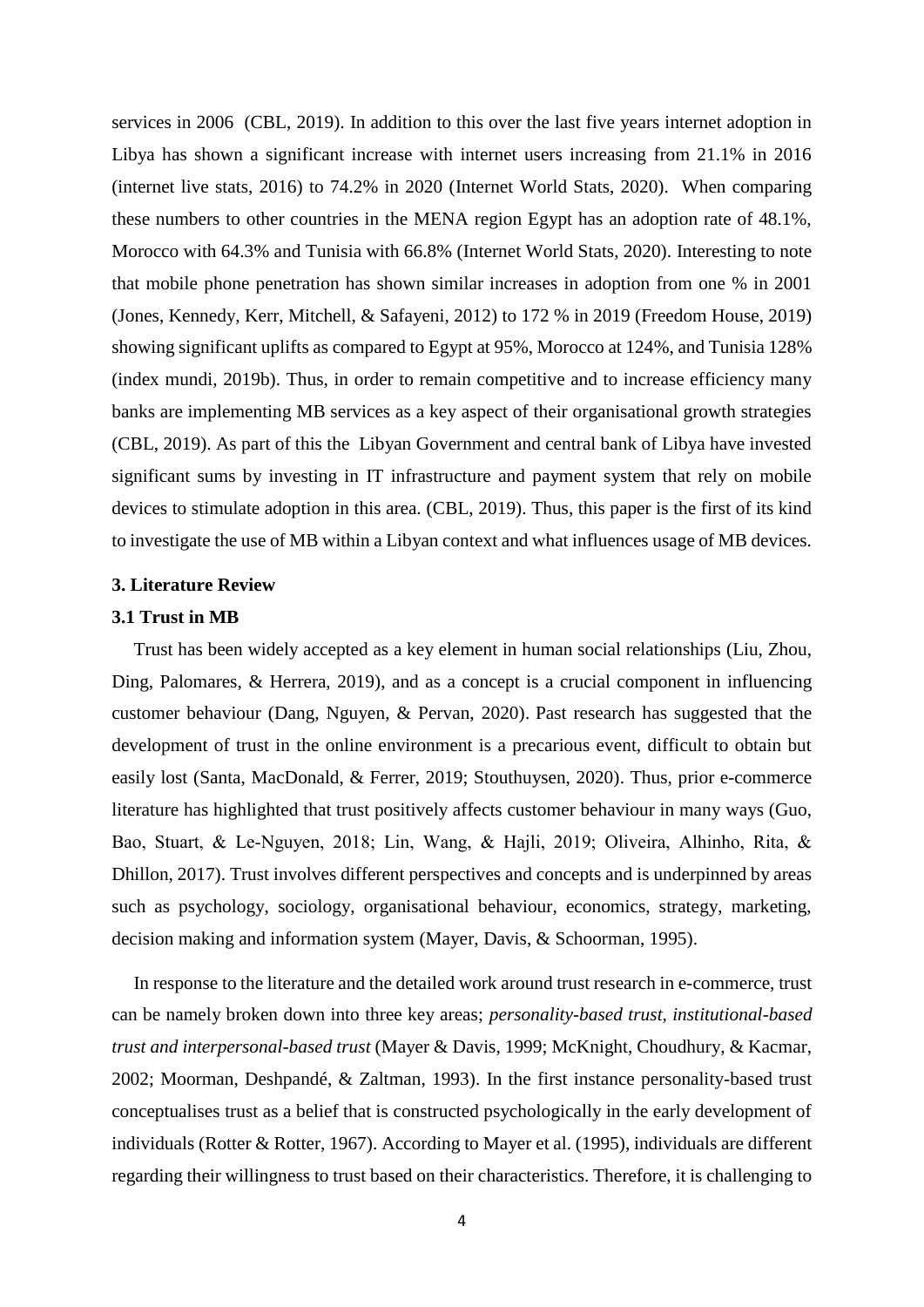predict certain behaviours relying on personality in the online business environment (Yousafzai, Pallister, & Foxall, 2009). In the second instance i**nstitutional-based trust** deals with the uncertainty associated with the exchange process (Yousafzai et al., 2009). As a concept this has been investigated in the online business environment, mainly e-finance services using structural assurance (Wang, Guan, Hou, Li, & Zhou, 2019; Wingreen, Mazey, Baglione, & Storholm, 2019; Yu, Li, Li, Zhao, & Zhao, 2018). Structural assurance refers to the extent to which customers believe that institutional structures "like guarantees, regulations, promises, legal recourse, or other procedures are in place to promote success" (McKnight et al., 2002, p. 393). In the third instance **interpersonal-based trust**, is the common type of trust; it considers trust as a social relationship between a specific trustor and the trustee (Mayer et al., 1995). This is made up of three core constructs; ability, integrity and benevolence (Chari, Christodoulides, Presi, Wenhold, & Casaletto, 2016; Choi & Cho, 2019). While ability and integrity are more about the characteristics of the MB, Benevolence reflects the specific relationship between the bank and customers (Choudrie et al., 2018; Zhou, 2012).

Thus, based on our research we establish that the majority of trust studies in MB have focused on initial trust. Establishing initial trust in the adoption stage is rational, however as the popularity of MB increasers it is becoming increasingly necessary to shed light on trust impacts on customer behaviour in the post-adoption stage to evaluate the effectiveness of such systems.

### **3.2 DeLone and Mclean Information System Success Model**

A unique attribute of this paper is the application of the DeLone and McLean (2003) information systems success model within an online MB context. The key reason for such an approach is due to its flexible nature in mediating the role of trust in shaping customer satisfaction. The DeLone and McLean (2003) model seeks to provide an understanding of the quality dimensions on satisfaction and in turn the success of information systems. It was initially developed based on the mathematical theory of communication (Shannon & Weaver, 1949), which argue that information systems success can be assessed at three different levels namely the technical, the semantic, and the effectiveness level. In suppleminting their model, DeLone and McLean (1992) also adopted the view of Mason (1978), who views the effectiveness of information systems as a series of events from antecedents to outcomes. Reviewing the information systems literature contributed to DeLone and McLean (1992) establishing nine inter-relationships between six interdependent variables (*information quality, system quality, use, user satisfaction, individual impact and organisational impact*). The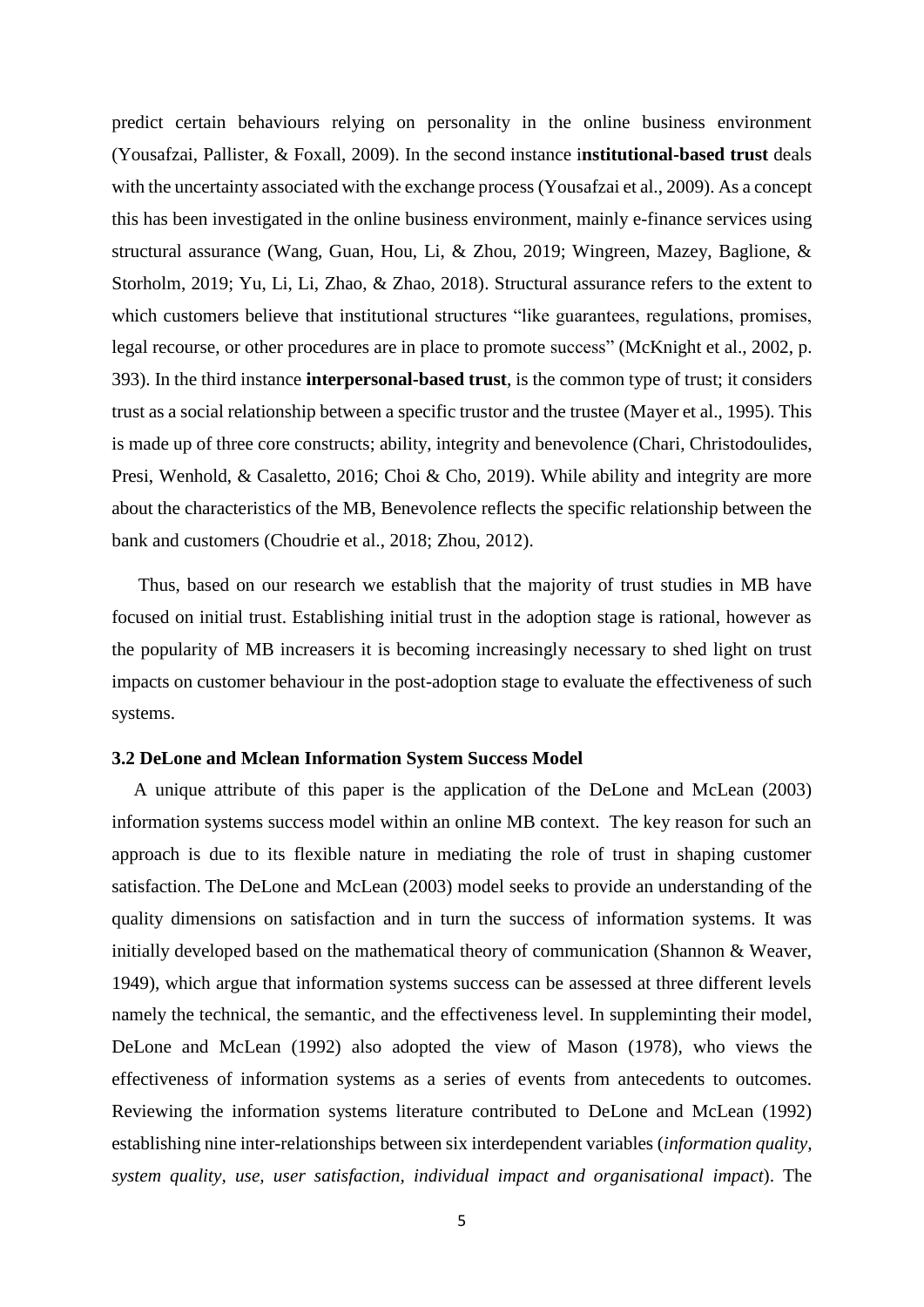taxonomy of variables in D&M model offers a framework to evaluate the success of information systems.

In response to the criticisms that were raised by Pitt, Watson, and Kavan (1995) regarding the evaluating of services quality and by Seddon (1997) about the lack of theoretical clarity, DeLone and McLean (2003) updated their model to integrate services quality (Fig. 1). In the updated model, DeLone and McLean (2003) argue that while information and system quality the most important constructs to measure the success of an individual system, service quality is the most important factor to measure the overall success of information systems. In addition, the updated model combines individual and organisational impacts into the net benefits construct.



Fig. 1. Revised Information systems Success Model adapted from (DeLone & McLean, 2003).

#### **4. Conceptual framework and hypotheses:**

#### **4.1 The Conceptual Model**

In developing our conceptual model, as shown in Fig.2, we draw on and adapt the information system success model (DeLone & McLean, 2003). As part of this we combine five relevant factors to explore the mediating role of trust in enhancing customer satisfaction (system quality, information quality, services quality and task characteristics and structural assurance). The reasoning for the consideration of these five factors are twofold. Firstly, in the conceptualisation of trust, we consider two types of trust which we argue are a key component in understanding customer satisfaction in MB; trust type 1 is *interpersonal-based trust* and trust type 2 is *institutional-based trust*. To investigate interpersonal-based trust we utilise system quality, information quality, services quality and task characteristics. Furthermore, we investigate institutional-based trust through the use of structural assurance. Secondly, eminent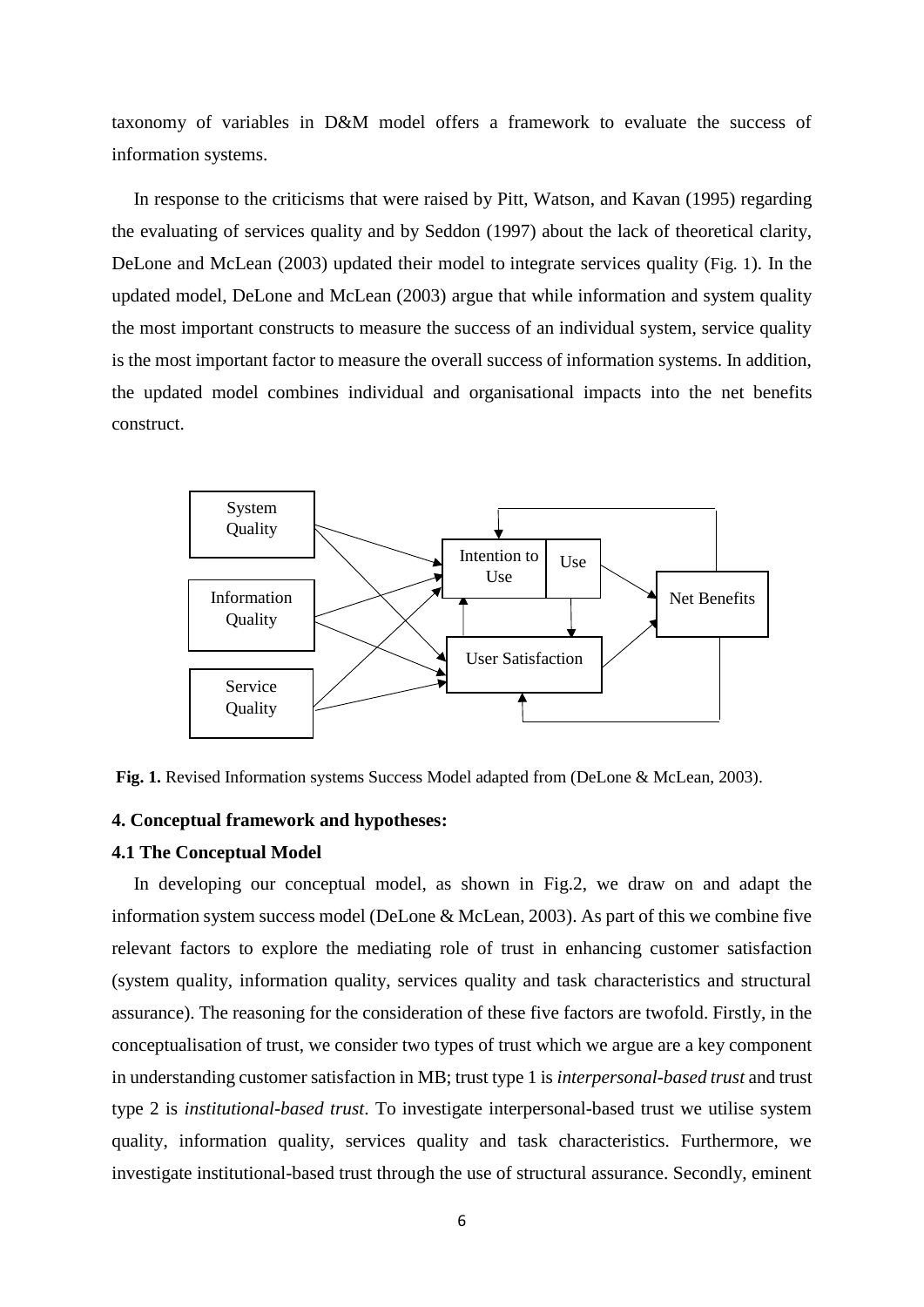researchers such as Petter et al. (2013) argues that there is a need to include other independent variables with the three quality factors in the (DeLone & McLean, 2003) model to enhance the understanding of information systems success. Hence, in response to this research we find it prudent to add task characteristics to primarily highlight the impact of information systems on user satisfaction in addition to the use and success of information systems. Besides, we added structural assurance to cover customers' concerns regarding security in MB.



 **Fig. 2.** Proposed research model.

Furthermore, these five factors have been investigated by other scholars as having significant impacts on customer behaviour in the MB context. We highlight these scholars and the factors below in table 1**:**

| Factors that influence customer behaviour in MB |                                                                          |  |  |  |
|-------------------------------------------------|--------------------------------------------------------------------------|--|--|--|
| Factors                                         | Sources                                                                  |  |  |  |
| System quality                                  | (Baabdullah, Alalwan, Rana, Kizgin, et al., 2019; Choudrie et al., 2018; |  |  |  |
|                                                 | Lee & Chung, 2009; Motiwalla et al., 2019; Sharma & Sharma, 2019;        |  |  |  |
|                                                 | Tam & Oliveira, 2016a, 2016b, 2017; Zhou, 2011, 2012)                    |  |  |  |
| Information quality                             | (Baabdullah, Alalwan, Rana, Kizgin, et al., 2019; Lee & Chung, 2009;     |  |  |  |
|                                                 | Motiwalla et al., 2019; Sharma & Sharma, 2019; Tam & Oliveira,           |  |  |  |
|                                                 | 2016b, 2017; Trabelsi-Zoghlami, Berraies, & Ben Yahia, 2018; Zhou,       |  |  |  |
|                                                 | 2011, 2012)                                                              |  |  |  |
| Service quality                                 | (Baabdullah, Alalwan, Rana, Kizgin, et al., 2019; Choudrie et al., 2018; |  |  |  |
|                                                 | Sharma & Sharma, 2019; Tam & Oliveira, 2016b, 2017; Thakur, 2014;        |  |  |  |
|                                                 | Zhou, 2012)                                                              |  |  |  |

**Table 1**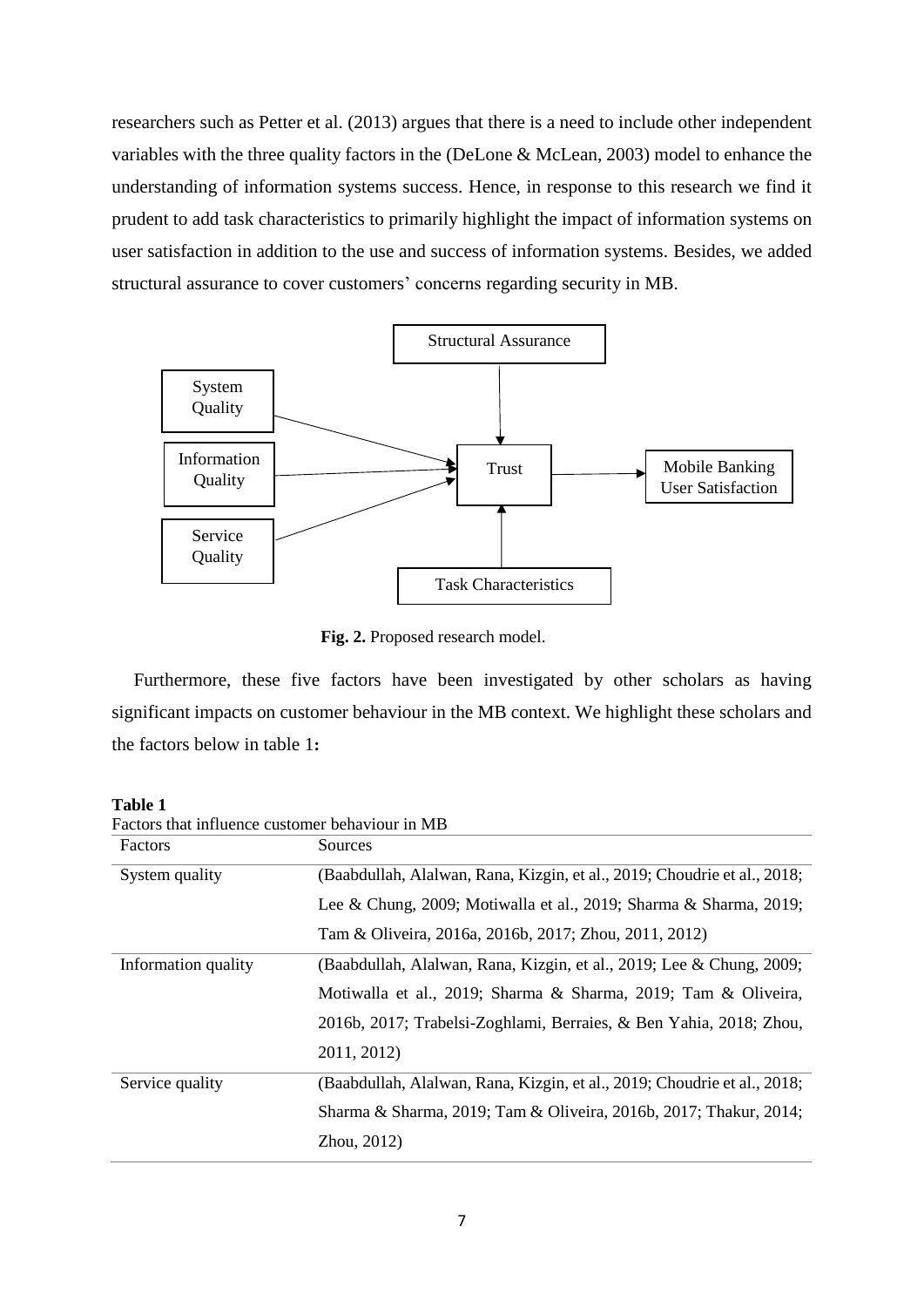| Task characteristics | (Baabdullah, Alalwan, Rana, Patil, & Dwivedi, 2019; Choudrie et al.,  |
|----------------------|-----------------------------------------------------------------------|
|                      | 2018; Malaquias & Hwang, 2016; Oliveira et al., 2014; Tam & Oliveira, |
|                      | 2016b)                                                                |
| Structural assurance | (Baptista & Oliveira, 2016; Gu, Lee, & Suh, 2009; Kim G, Shin, & Lee, |
|                      |                                                                       |
|                      | 2009; Oliveira et al., 2014; Priya, Gandhi, & Shaikh, 2018; Susanto,  |

#### **4.2 Hypotheses**

#### **4.2.1 Trust and Customer Satisfaction**

Trust has long been considered as a Catalyst in shaping satisfying business relationships in the online environment, in particular, the e-commerce contexts (Cao, Yu, Liu, Gong, & Adeel, 2018; Chen, Hsiao, & Hsieh, 2019). Trust is about the expectation of a party regarding specific actions of another party and the risk associated with these actions (McKnight & Chervany, 2001). Similarly, in the MB context, customers expect that the bank will provide them with convenient and proper services. Hence, if MB meets users' expectations, customers will tend to build their trust in the MB services (Malaquias & Hwang, 2016). Developing trust in MB should lead to achieving a high level of customer satisfaction which is required to guarantee the success of such services (Baabdullah, Alalwan, Rana, Kizgin, et al., 2019; Tam & Oliveira, 2016b). Hence, within an e-business setting, MB services can raise concerns of customers not only about the security issues associated with online transactions but also about the required ability, integrity and benevolence of such system. Thus, our paper considers all dimensions of overall trust that explain the mediating role of trust in shaping customer satisfaction. We argue that in the current MB literature, very few studies have investigated the impact of trust on customer satisfaction (Berraies, Ben Yahia, & Hannachi, 2017; Lee & Chung, 2009; Sharma & Sharma, 2019). In addition, these studies have not fully developed a comprehensive conceptualisation of trust in MB and failed to fully develop discussion around the mediating impact of trust on customer satisfaction. Thus, through this research and based on our comprehensive literature we formulate the following hypothesis:

**H1:** Trust has a positive impact on the level of customer satisfaction within MB.

## **4.2.2 System Quality**

DeLone and McLean (1992) explain the notion of system quality as to how individuals perceive the quality of the overall performance of a specific system. System quality is most important in the e-commerce context due to the anonymity of services providers (Choudrie et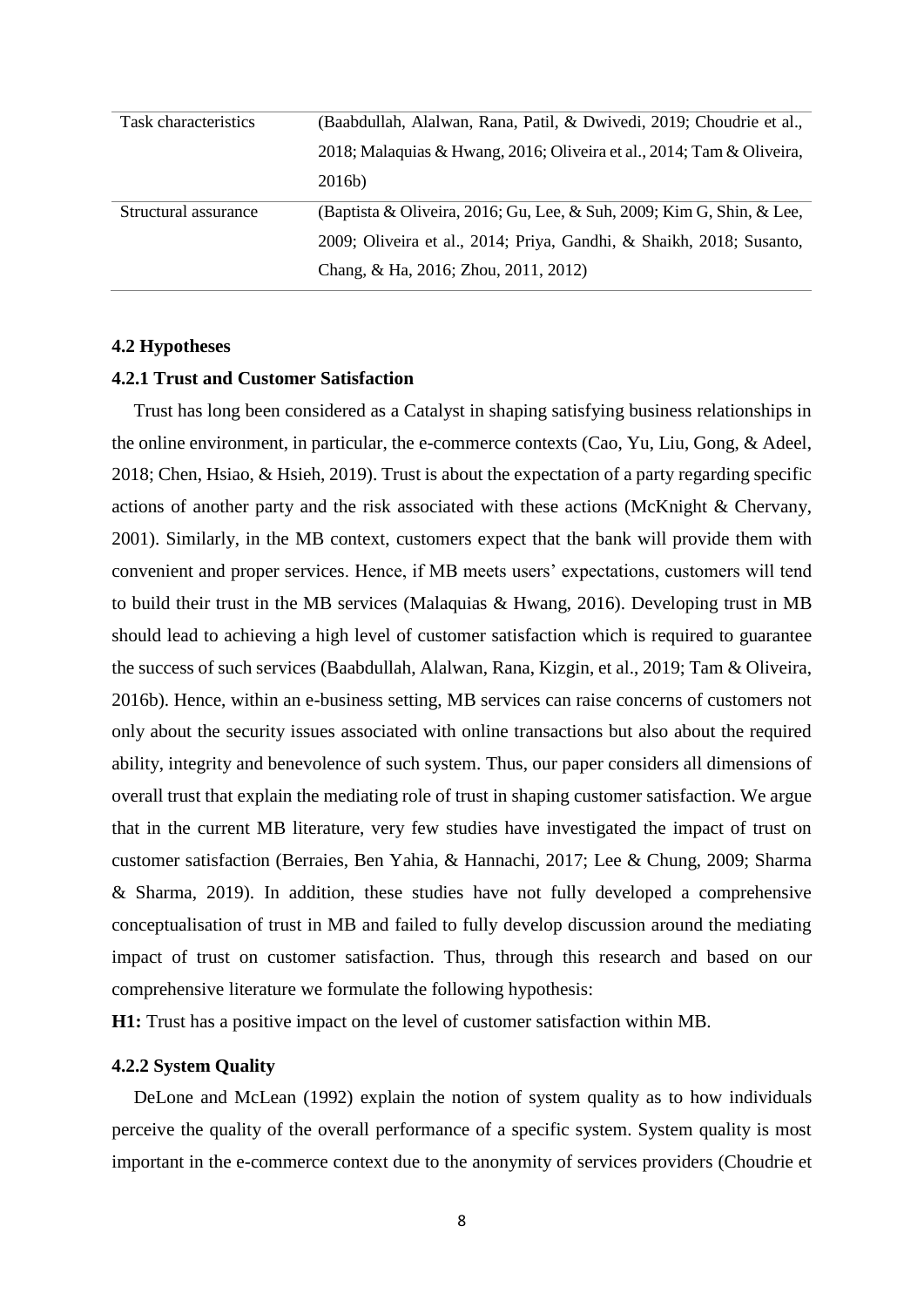al., 2018). In this study and according to the discussion in section 3.1 regarding the conceptualisation of trust in the MB context, system quality measures the ability of MB. It is reasoning that, if customers perceive MB to be of high quality, for example, easy to use, easy to navigate and attractive, they will be likely to have high levels of trust in the bank's ability and will be willing to transact using such system (Choudrie et al., 2018). This view is supported by several prior studies who through their research argue that systems quality has a significant effect on customer satisfaction (Baabdullah, Alalwan, Rana, Kizgin, et al., 2019; Motiwalla et al., 2019; Tam & Oliveira, 2017). Sharma and Sharma (2019) however found no relationship between the two variables. We add to the previous literature by investigating the mediating role of trust in the relationship between system quality and customer satisfaction, which has not been considered in the MB research. Therefore, we attempt to examine the following hypothesis:

**H2:** Trust mediates the relationship between system quality and customer satisfaction within MB

## **4.2.3 Information Quality**

Information quality has been confirmed as one of the main factors that influences trust, satisfaction and use in an information systems and e-business context (Motiwalla et al., 2019; Oliveira et al., 2017). Thus, in defining information quality, Ghasemaghaei and Hassanein (2016) argue that good quality information includes accuracy, relevance, timeliness, completeness, and accessibility.

Within a non-physical environment information quality plays an essential role in shaping the online experience of consumers, in many scenarios MB customers need to rely on their perceptions regarding the quality of the information generated from the MB system (Gao & Waechter, 2017). Poor quality information can cause significant issues from a consumer perspective, poor, out-of-date, inaccurate and irrelevant information can raise concerns about the ability and integrity of MB resulting in a low level of customer trust (Zhou, 2011). This can result in a low level of customer trust in MB services. By extension, the lack of trust can lead to the failure in achieving a high level of customer satisfaction (Lee & Chung, 2009; Sharma & Sharma, 2019). Therefore, we argue that information quality affects customer trust and satisfaction. In the MB research, information quality has been investigated as an independent variable that influences customer trust, satisfaction and use (Lee & Chung, 2009; Sharma & Sharma, 2019; Tam & Oliveira, 2017; Trabelsi-Zoghlami et al., 2018; Zhou, 2011, 2012).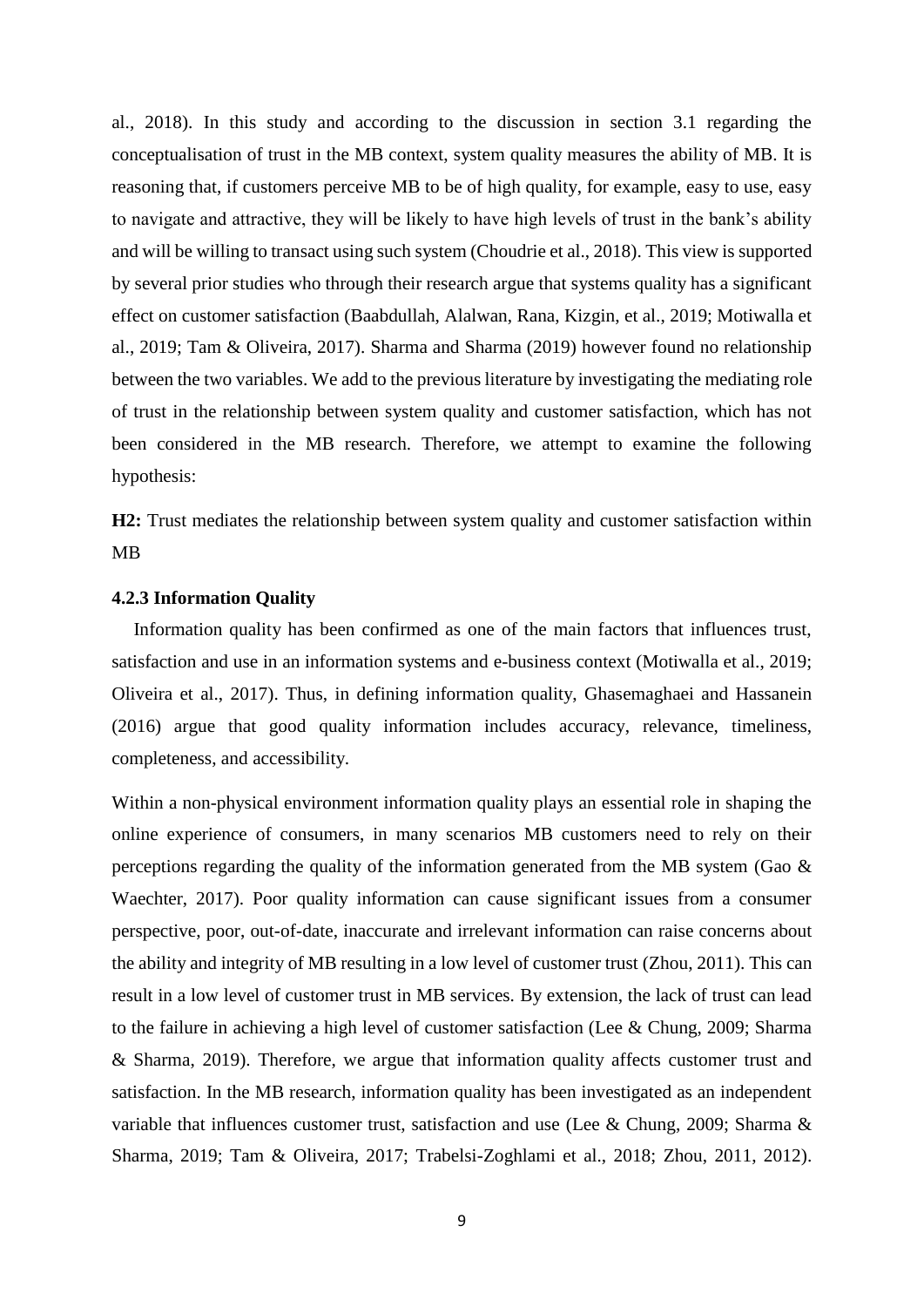However, from our research we found no clear studies that have considered the influence of information quality on customer satisfaction indirectly through trust. Thus, the following hypothesis is formulated:

**H3.** Trust mediates the relationship between information quality of MB and customer satisfaction.

## **4.2.4 Service Quality**

As discussed in section 3.2, service quality was integrated into the updated information system success model (DeLone & McLean, 2003) to measure the services provided by a specific system. Service quality evaluates the reliability, promptness, personalisation of the services, and whether the services are professional (Gefen, 2002). In the view of Choudrie et al. (2018), this component plays a significant role in customer quality within the context of MB. Thus, the development of service quality becomes a competitive driver in the investment of funds and strategies to enhance the quality of such services. Zhou (2013) argues that poor service quality through MB can cause poor customer trust and satisfaction. Research in the area has investigated the use of service quality as a measure of the overall quality of MB and its impact on initial trust and customer satisfaction (Gao & Waechter, 2017; Sharma & Sharma, 2019; Zhou, 2012). While this may be the case, we still argue that there is a gap in the MB research pertaining to the indirect effect of service quality on customer satisfaction through trust as a key predictor of satisfaction. Therefore, we formulate the following hypothesis:

**H4:** Trust mediates the relationship between service quality of MB and customer satisfaction.

# **4.2.5 Task Characteristics**

Design, function and usability can impact customer usage habits, behaviour and perceptions of products, services and technology (Choudrie et al., 2018). Technological adoption has the potential for positive impact on user performance if it is perceived as a useful tool which can provide convenience and ease of use as part of daily life (Tam & Oliveira, 2019). Thus, new technology can lead to tasks being optimised in a manner which allows for efficiency, effectiveness and good user experience (Oliveira et al., 2014). According to Baabdullah, Alalwan, Rana, Kizgin, et al. (2019), task characteristics are the incentive that drives users to adopt a specific technological innovation. Hence, in the context of MB the potential for adoption in this area to drive innovation is huge, conducting normal everyday tasks such as money transfer, account inquires and account management are precursors for the build-up of trust (Malaquias & Hwang, 2016). Research in this area suggests that MB services are viewed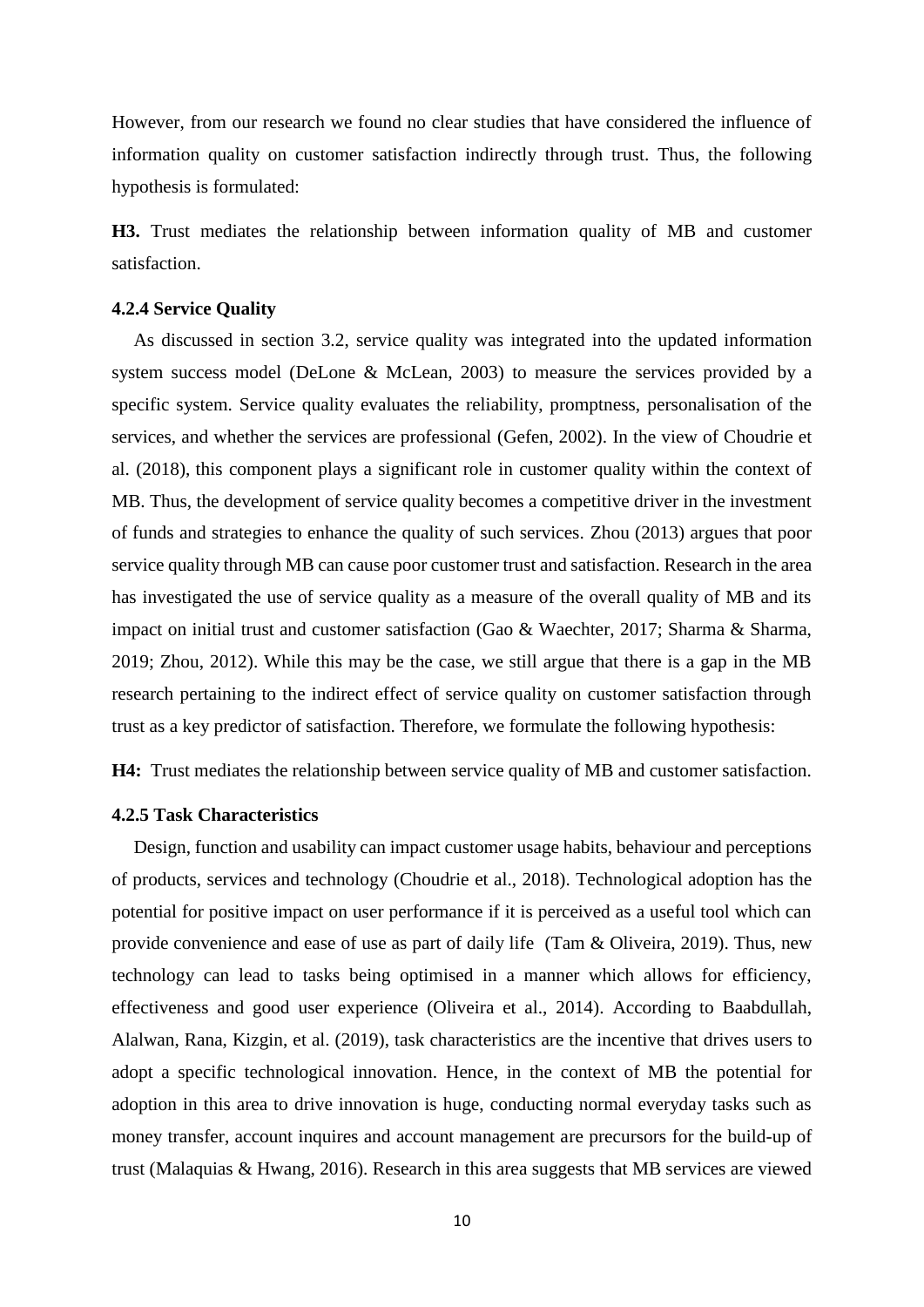as "benevolent" activities which make the life of the consumer easier and more convenient (Baabdullah, Alalwan, Rana, Patil, et al., 2019; Tam & Oliveira, 2016b). Thus, in this paper we argue that the task characteristic variable can be used to measure the benevolence of MB in accordance to our framework. Recent research has utilised task characteristics as a mechanism to predict customer behaviour in MB (Baabdullah, Alalwan, Rana, Patil, et al., 2019; Malaquias & Hwang, 2016; Malaquias, Malaquias, & Hwang, 2018). Where we find a gap is the investigation of the direct and indirect relationships between task characteristics and customer satisfaction. In this paper, we expect that trust can play an important mediating role between task characteristics and customer satisfaction.

**H5:** Trust mediates the relationship between task characteristics of MB and customer satisfaction.

# **4.2.6 Structural Assurance**

For H6 we investigate structural assurance, widely used in studies as the main dimension for institutional-based trust. Research by Baptista and Oliveira (2016) has outlined structural assurance as a critical contributor towards the building of trust within the MB setting. In this context structural assurance is defined as technological and legal structures which are essential to ensure security (McKnight et al., 2002). This is a critical component within MB, the infrastructure is built on wireless networks and cellular data points and in the past, these have had the perception that they are vulnerable to hacker attacks or information interception. Thus, strong structural assurances such as SSL certification and government regulations are essential in ensuring security, acting as the foundation on which customers can build their trust in MB (Oliveira et al., 2014). Strong trust in the infrastructure can result in achieving a high level of customer satisfaction. This view has been confirmed by prior research which discusses the importance of structural assurance on user trust in MB (Baptista & Oliveira, 2016; Oliveira et al., 2014; Zhou, 2012). Thus, in developing our study we argue that there have been very few studies which investigate the direct effect of structural assurance on customer satisfaction and indirect effect through the mediating impact of trust. Hence, this study argues that in the MB context structural assurance plays an integral role in enhancing customer satisfaction. Thus, we propose the following hypothesis:

**H6:** Trust mediates the relationship between structural assurance of MB and customer satisfaction.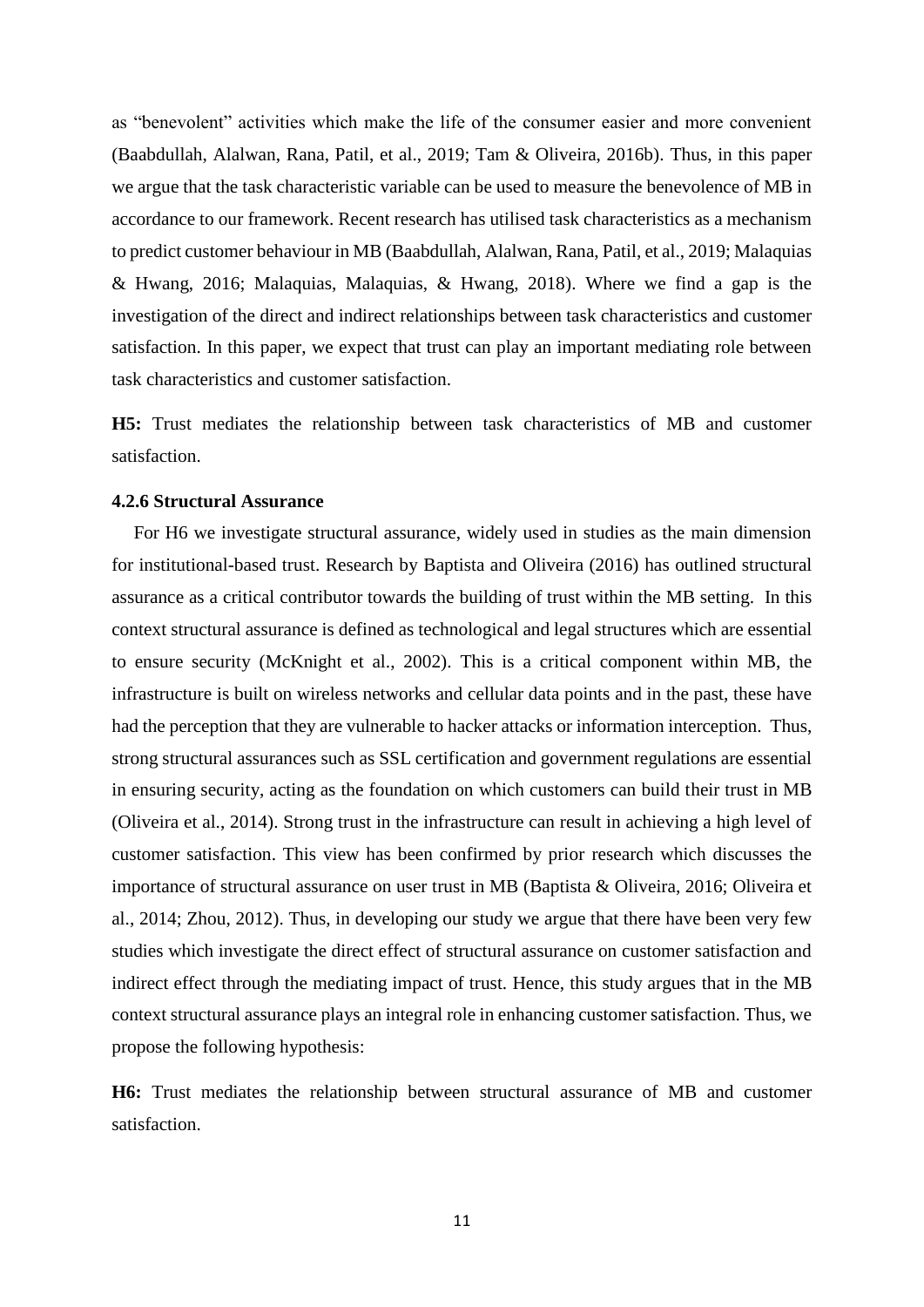### **5. Research Design**

#### **5.1 Research Instrument**

This study applies the cross-sectional research design using a survey questionnaire to collect the data. The questions take the form of closed-ended questions using a seven-point Likert scale to be easy to administer and Analyse (Iacobucci & Churchill, 2010). Respondents choose from seven answers ranging from strongly disagree to strongly agree. The Bristol online survey (BOS) was employed as an appropriate method for gathering large-scale data from different Libyan regions and banks (Epstein, Klinkenberg, Wiley, & McKinley, 2001). As this study was carried out in Libya, the questionnaire was translated into the Arabic language using the back translation technique (Bulmer & Warwick, 1993).

### **5.2 Pilot Study**

After the development of the questionnaire the research team conducted a pilot study to ensure there was no ambiguity in the questions, and to evaluate the time required for completion. The pilot study was also used as a mechanism to test the internal consistency of the research model using Cronbach alpha (Iacobucci & Churchill, 2010). The pilot study was conducted over a period of one week in September 2018 where paper-based hardcopy versions of the questionnaire were distributed to participants. The random sample for the pilot study consisted of Libyan students who were studying in the UK and have used MB in Libya. A total of 22 students agreed to participate in the pilot, which is an adequate number to conduct a valuable pilot study (Isaac, Michael, Educational, & Industrial Testing, 1995). 21 responses (15 male and 6 female) were returned. The IBM SPSS version 26 software was then used to assess the internal consistency of the measurement model using Cronbach's Alpha. As shown in table 2, all Cronbach's alpha values for all constructs are higher than 0.70. This means that all indicators are reliable to measure their constructs (Nunally & Bernstein, 1978).

| Results of Cronoach s alpha of prior study<br>Variables | Number of items | Cronbach's alpha values |
|---------------------------------------------------------|-----------------|-------------------------|
|                                                         |                 |                         |
| System quality                                          | 4               | 0.77                    |
| Information quality                                     | 4               | 0.82                    |
| Services quality                                        | 4               | 0.88                    |
| Task characteristics                                    | 3               | 0.88                    |
| Structural assurance                                    | 3               | 0.72                    |
| Trust                                                   |                 | 0.90                    |

| Tavit 4 |                                            |  |  |
|---------|--------------------------------------------|--|--|
|         | Results of Cronbach's alpha of pilot study |  |  |

**Table 2**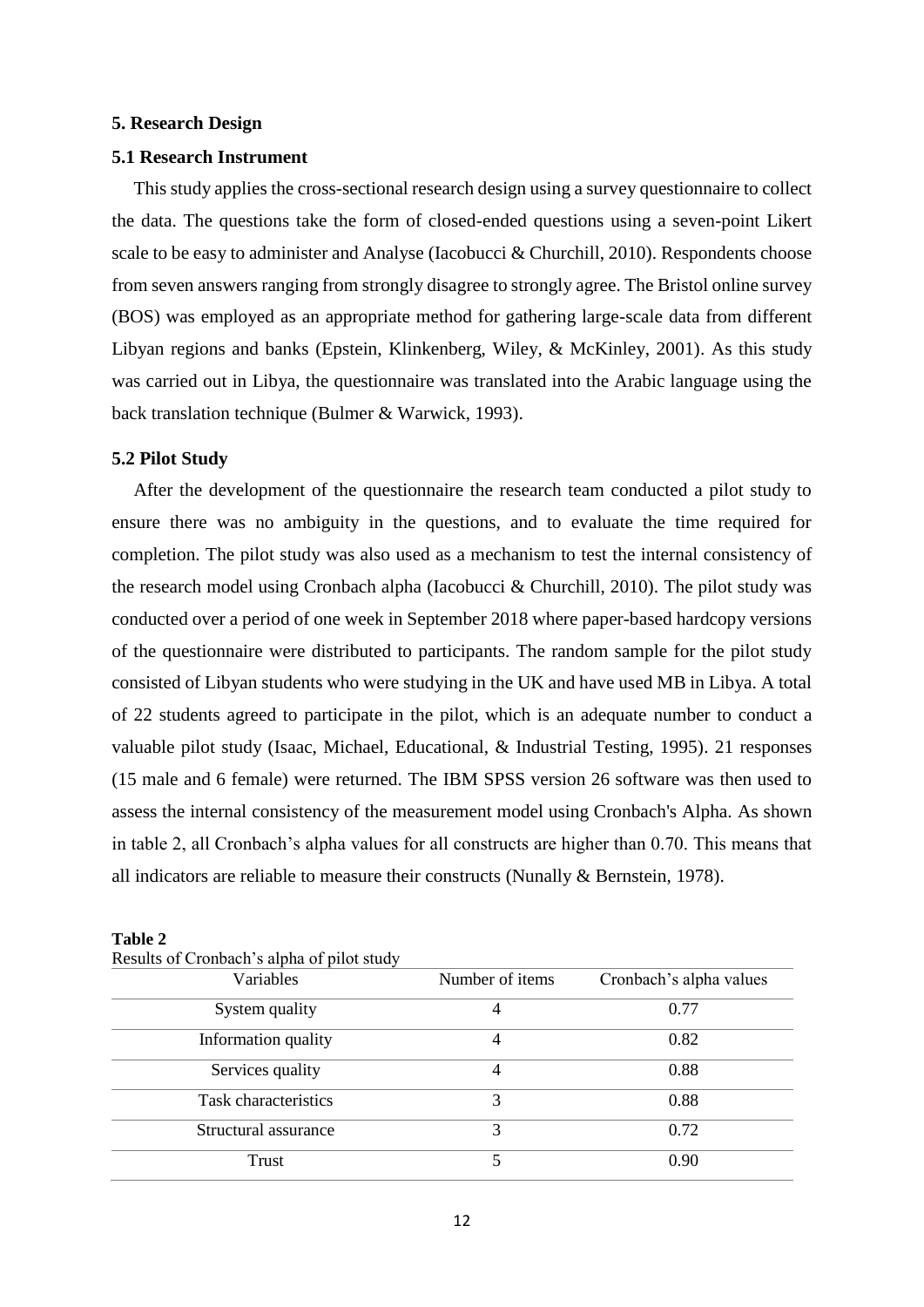| Satisfaction | ັ        | 0.90 |
|--------------|----------|------|
| Total        | າດ<br>20 |      |

## **5.3 Measures**

The variables in the study's conceptual model was operationalised using measures which are validated in prior MB literature and published in peer-reviewed journals. Table 3 depicts the measures of each variable in the questionnaire and the related literature.

#### **5.4 Sample and Data Collection**

This paper aims to investigate the mediating role of trust in enhancing customer satisfaction with MB in Libya. Therefore, the population of this study represents all Libyan MB users. Given the fact that it is not possible to obtain a complete list of MB customers in Libya, a nonprobability convenience sampling technique was employed to draw the study sample. Using this technique can help in obtaining an adequate sample size (Dillon, Madden, & Firtle, 1993). We did consider other sampling approaches such as Judgment sampling which was inappropriate due to the authors specifying the sampling units in the target population (Deming, 1990) and snowball sampling was not used as the sample was large (Soloff, Lawrence, & Johnstone, 2005).

The online surveys can be distributed using several methods such as email, SMS and social media (SmartSurvey, 2016). However, sending an online survey by email or SMS requires a list of all the email addresses or mobile phone numbers of the potential respondents which are not possible to the nature of the study population and the data restriction by banks due to privacy and data protection laws. Therefore, social media platforms can be an appropriate channel to collect the data. Facebook is the most popular social media platform in Libya with 67.4% of the population having access to the platform (Statcounter, 2019). Thus, we decided to use this platform to distribute the survey. To facilitate this, we joined the 18 most popular banking communities to gain access to as many participants as possible, these communities were especially valuable as they included participants from all regions and banks. This innovative approach to questionnaire distribution created 4801 impressions on our survey page. From these 4801 impressions we obtained 683 responses from users who completed the whole survey. Thus, in order to identify the response rate, we calculated the total of all respondents who accessed the survey then divided by the number of respondents who finished and submitted the survey. So,  $683/4801*100=14.22%$ . This is an accepted response rate because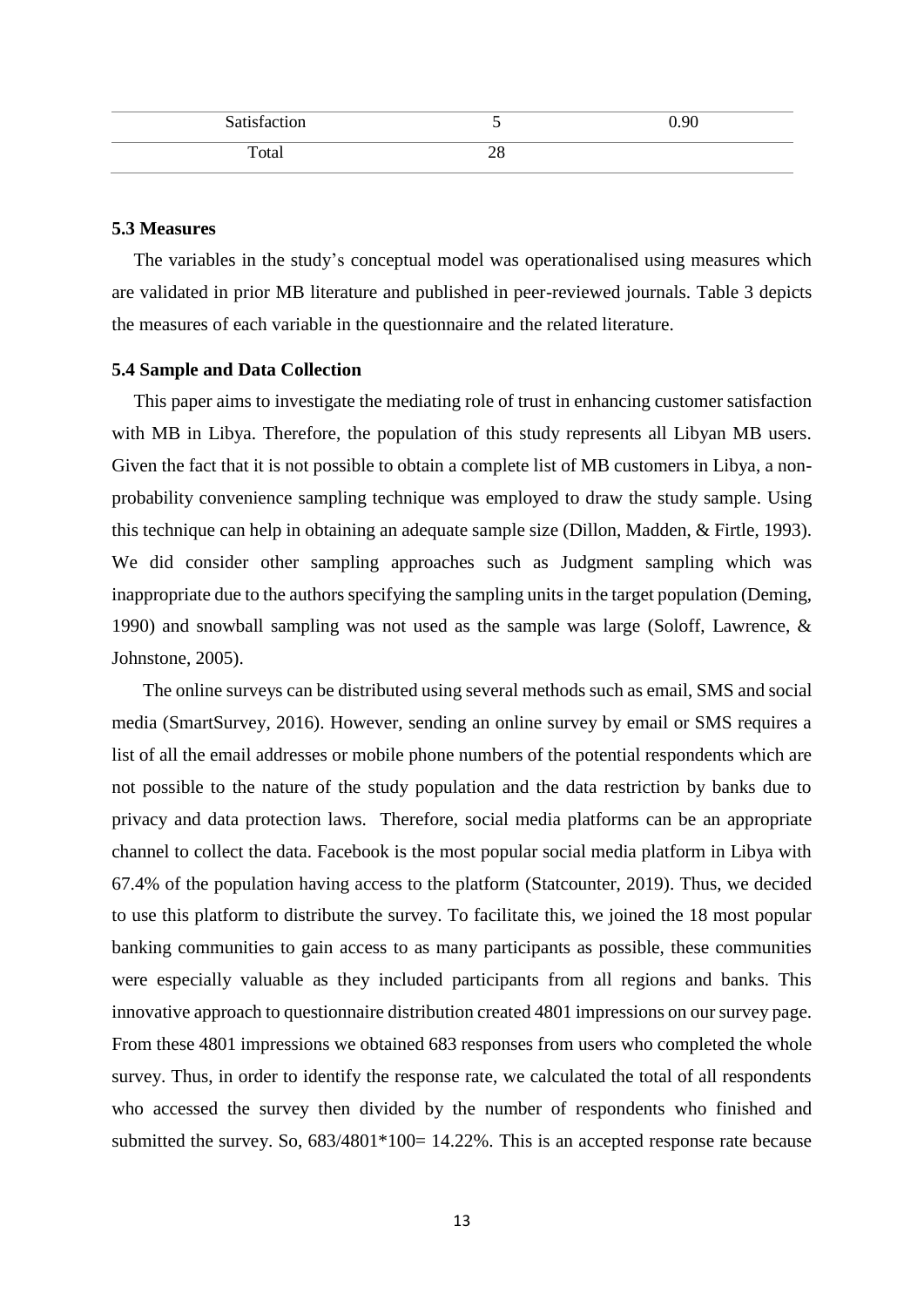generally in online surveys the response is lower than in paper-based surveys (Nulty & education, 2008).

The responses were then coded into Statistical Package for the Social Sciences (SPSS) version 26.0 in order to perform the descriptive analysis on the demographic and practical characteristics of the study sample. Appendix A shows the descriptive characteristics of the study sample. It is important to clarify that due to the nature of the Libyan economy 77% of Libyan nationals work within the oil sector and thus are classified as government employees (The World Bank, 2016).

### **6. Data Analysis and Findings**

For the purpose of data analysis, this study uses the structural equation modelling (SEM) technique which is a multivariate statistical technique integrates the empirical data and the underlying model together to assess the direct and indirect relationships between constructs (Fornell & Bookstein, 1982; Gefen, Straub, & Boudreau, 2000). This study used SEM with partial least squares (PLS), which is more appropriate for the prediction and exploratory of the structural relationships (Hair, Hult, Ringle, & Sarstedt, 2017). PLS-SEM also provides a practical method to conduct mediation analysis and identify its level (full or partial mediation) (Sarstedt, Ringle, Smith, Reams, & Hair, 2014). We used The SmartPLS software 3 to perform a two-stage data analysis approach (Hair et al., 2017). First, the analysing of the measurement model to examine relationships between the latent variables and their measures to estimate the validity and reliability of the model. Second, the analysing of the structural model to test the relationships between the latent variables and the mediating effect of trust.

# **6.1 Assessment of the Reflective Measurement Model**

To validate the measurement model, we first examined the indicator (item) loadings to evaluate the indicator reliability. Second, the internal consistency reliability by testing the composite reliability (CR) and Cronbach's alpha. Third, assessing the convergent reliability of each construct to explain the variance of its items. The convergent validity was addressed using the average variance extracted (AVE) values for all indicators on each construct (Hair, Risher, Sarstedt, & Ringle, 2019).

As shown in table 3, the loadings of all items is above the acceptable level (0.70) (Sarstedt et al., 2014). This implies that the constructs explain more than 50 % of the indicators' variance (Hair et al., 2019). Also, all the composite reliability (CR) values are above 0.7, which is an indicator of adequate internal consistency reliability (Hair et al., 2017). The Cronbach's alpha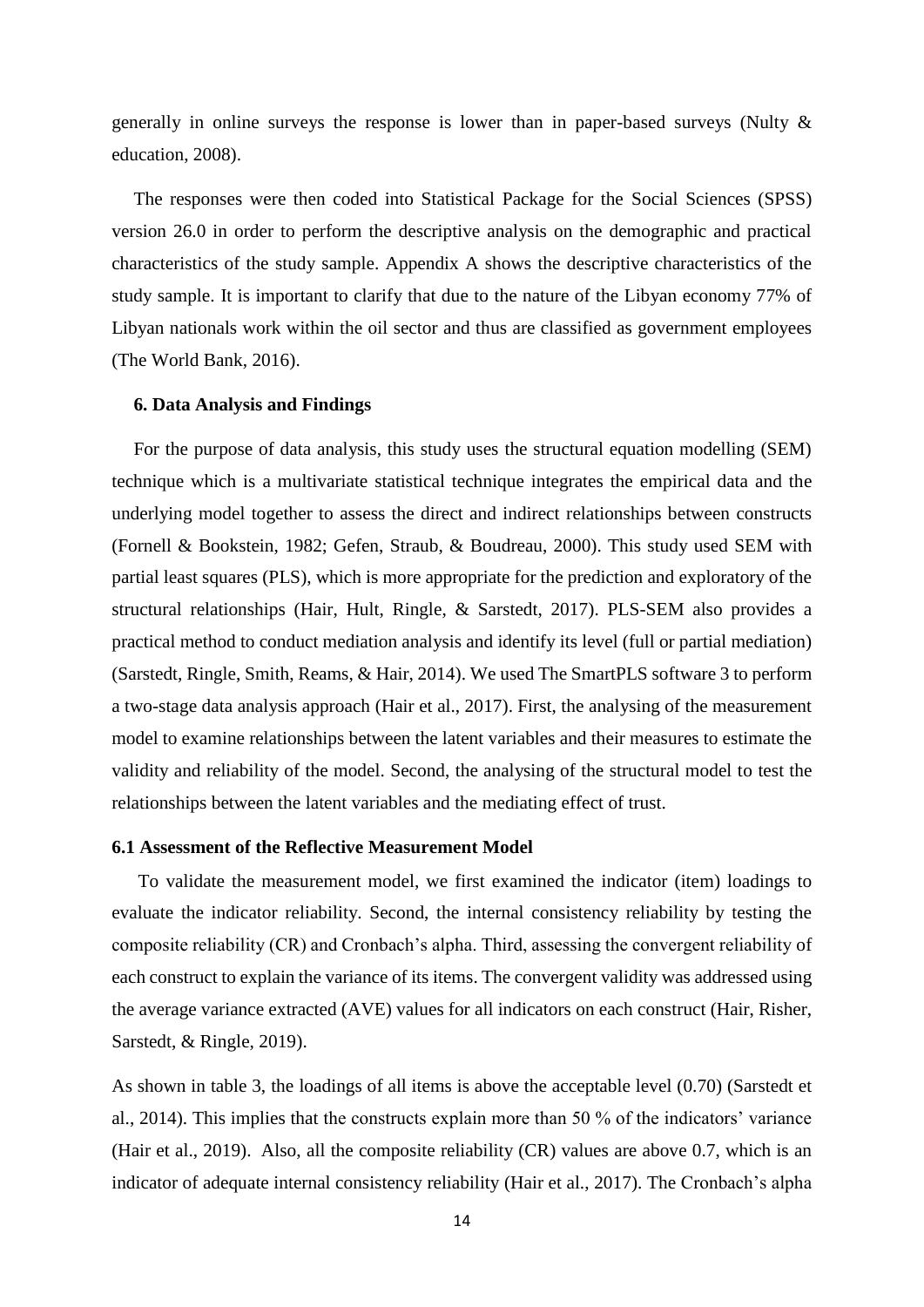values of all constructs are ranged from 0.787 to 0.914 which are higher than the acceptable threshold of the test (Nunally & Bernstein, 1978). In addition, the AVE values ranged from 0.605 to 0.809, exceeding 0.5, which is the threshold recommended by (Fornell & Larcker, 1981). This means that each construct in the model interprets more than 50% of its items' variance (Hair et al., 2019).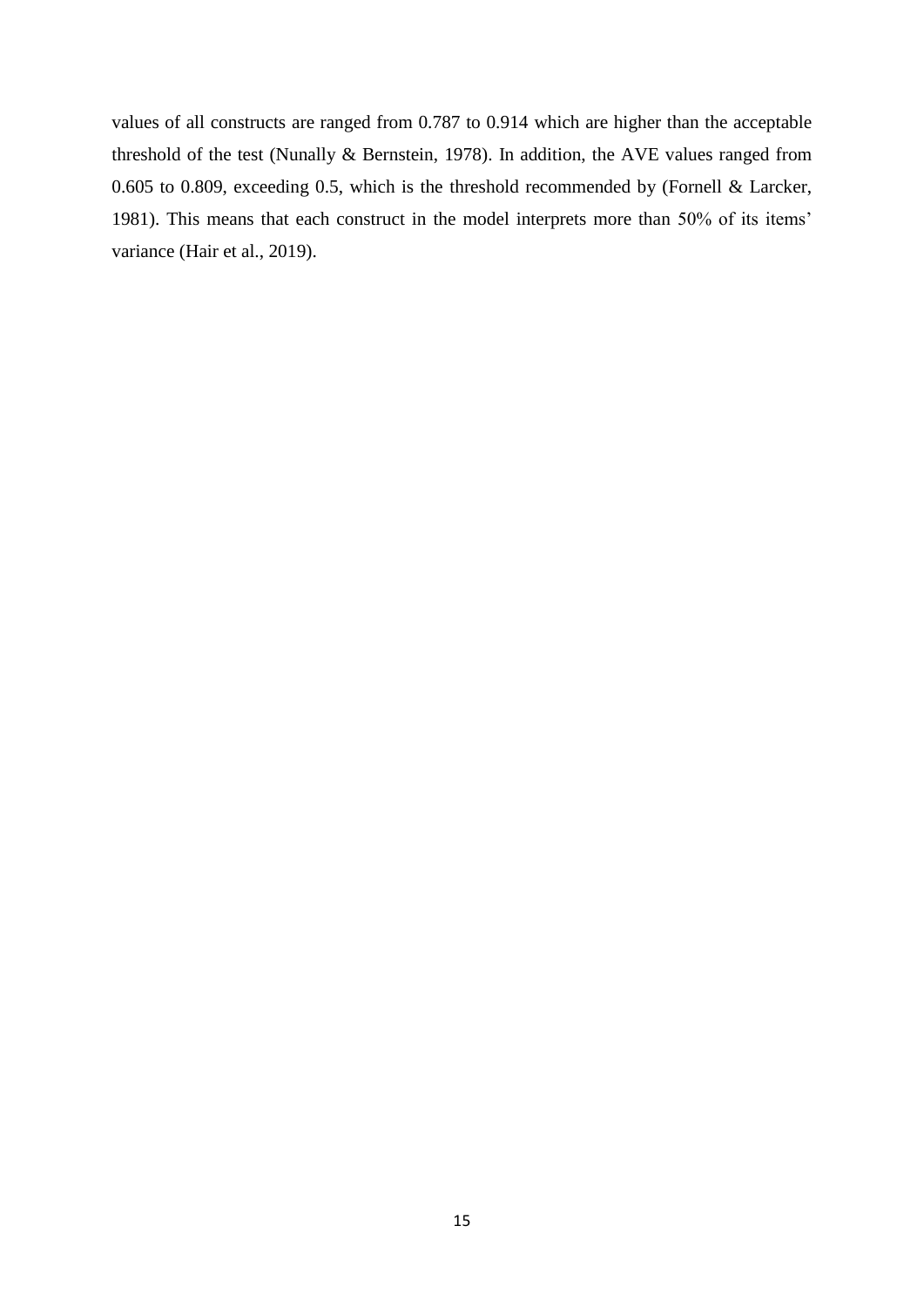|                                  | Items            | Measures                                                                                  | Sources       | Loadings |
|----------------------------------|------------------|-------------------------------------------------------------------------------------------|---------------|----------|
| Constructs                       |                  |                                                                                           |               |          |
| <b>System Quality</b>            | SYS1             | Mobile banking provides convenient access.                                                | (Lee & Chung, | 0.703    |
| $CR = 0.859$                     | SYS2             | Mobile banking is easy to use.                                                            | 2009); (Zhou, | 0.768    |
| Alpha= 0.787                     | SYS3             | Mobile banking is easy to navigate.                                                       | 2011)         | 0.819    |
| $AVE = 0.605$                    | SYS4             | Mobile banking is visually attractive.                                                    |               | 0.815    |
| Information quality              | INF1             | Mobile banking provides me with accurate information.                                     | (Lee & Chung, | 0.827    |
| $CR = 0.900$                     | INF <sub>2</sub> | Mobile banking provides me with sufficient information.                                   | 2009)and      | 0.834    |
| Alpha $= 0.852$                  | INF3             | Mobile banking provides me with information relevant to my needs.                         | (Zhou, 2013)  | 0.820    |
| $AVE = 0.692$                    | INF4             | Mobile banking provides me with up-to-date information.                                   |               | 0.848    |
| <b>Service Quality</b>           | SEV1             | Mobile banking provides dependable services.                                              | (Zhou, 2013)  | 0.792    |
| $CR = 0.877$                     | SEV <sub>2</sub> | Mobile banking provides prompt services.                                                  |               | 0.821    |
| Alpha $= 0.813$                  | SEV3             | Mobile banking provides professional services.                                            |               | 0.850    |
| $AVE=0.641$                      | SEV4             | Mobile banking provides personalized services.                                            |               | 0.735    |
| <b>Task Characteristics</b>      | TSK1             | I need to transfer money anytime anywhere.                                                | (Malaquias &  | 0.856    |
| $CR = 0.884$                     | TSK <sub>2</sub> | I need to manage my account anytime anywhere.                                             | Hwang, 2016)  | 0.891    |
| Alpha $= 0.802$<br>$AVE = 0.717$ | TSK3             | I need to acquire account information in real time.                                       |               | 0.790    |
| <b>Structural Assurance</b>      | SA1              | I feel confident that encryption and other technological advances on the mobile Internet  | (Zhou, 2012)  | 0.887    |
| $CR = 0.927$                     |                  | make it safe for me to use mobile banking.                                                |               |          |
| Alpha $= 0.882$                  | SA <sub>2</sub>  | I feel assured that legal and technological structures adequately protect me from payment |               | 0.905    |
| $AVE = 0.809$                    |                  | problems on the mobile Internet.                                                          |               |          |
|                                  | SA3              | Mobile Internet is a robust and safe environment in which to use mobile banking.          |               | 0.906    |
| Trust                            | TRU1             | Mobile banking keeps its promises.                                                        | (Lee & Chung, | 0.825    |
| $CR = 0.905$                     | TRU2             | Mobile banking services meet my needs.                                                    | 2009)         | 0.747    |
| Alpha $= 0.868$                  | TRU3             | Mobile banking is trustworthy.                                                            |               | 0.859    |
| $AVE = 0.656$                    | TRU4             | I think mobile banking is concerned with the present and future interests of users        |               | 0.768    |
|                                  | TRU5             | Overall, I trust mobile banking.                                                          |               | 0.845    |

The measures of the questionnaire and the results of the measurement model.

**Table 3**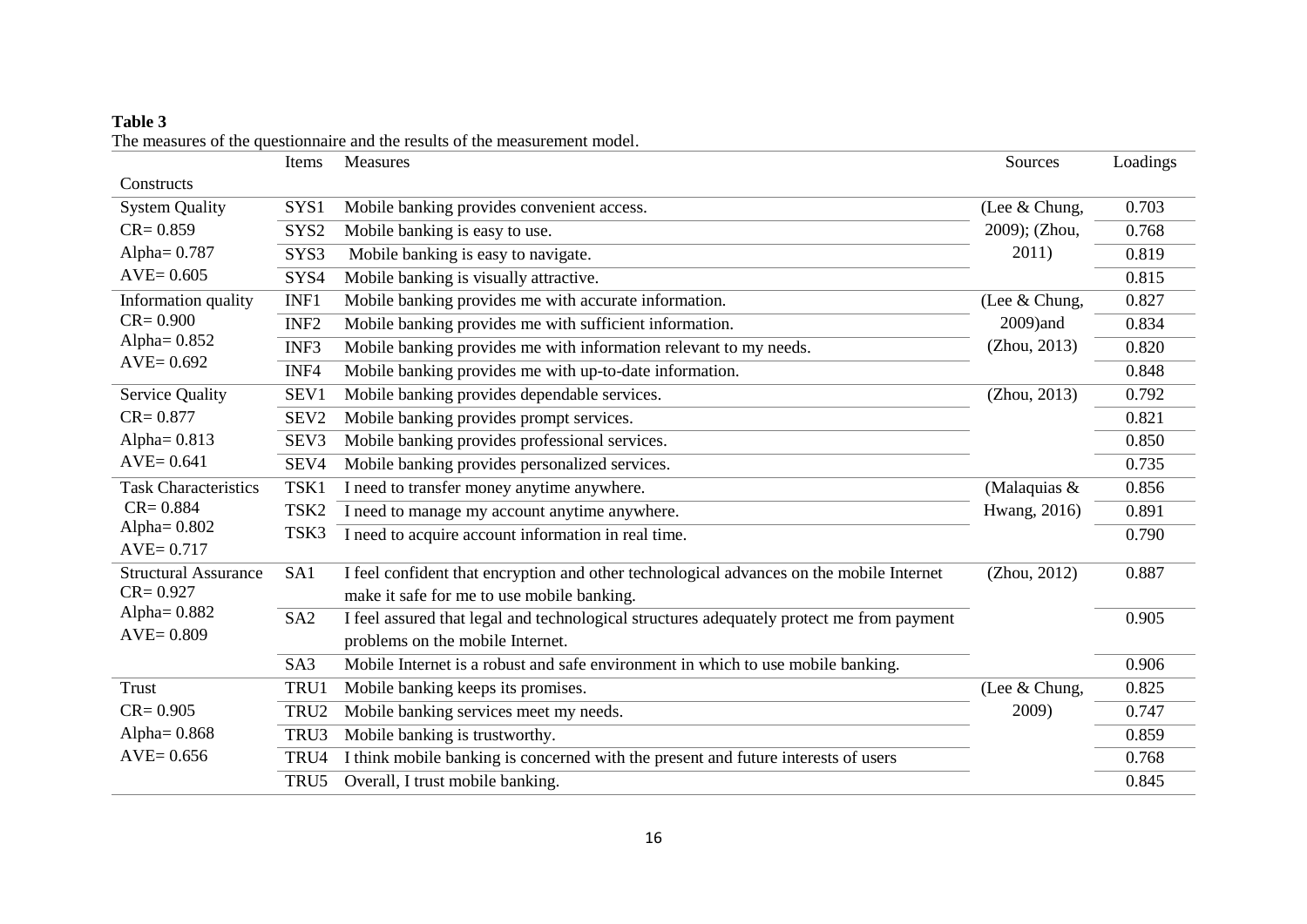|                                 |                  | Customer satisfaction SAT1 I strongly recommend mobile banking to others.     | (Lee $&$ Chung, | 0.811 |
|---------------------------------|------------------|-------------------------------------------------------------------------------|-----------------|-------|
| $CR = 0.936$                    |                  | SAT2 I think that I made the correct decision to use mobile banking.          | 2009)           | 0.841 |
| Alpha= $0.914$<br>$AVE = 0.746$ | SAT3             | I am satisfied with the way that mobile banking has carried out transactions. |                 | 0.878 |
|                                 | SAT <sub>4</sub> | I am satisfied with the service I have received from mobile banking.          |                 | 0.891 |
|                                 |                  | SAT5 Overall, I was satisfied with mobile banking.                            |                 | 0.894 |

SYS system quality; INF information quality; SER service quality; TSK task characteristics; SA structural assurance; TRU trust; SAT customer satisfaction; CR composite reliability; AVE average variance extracted.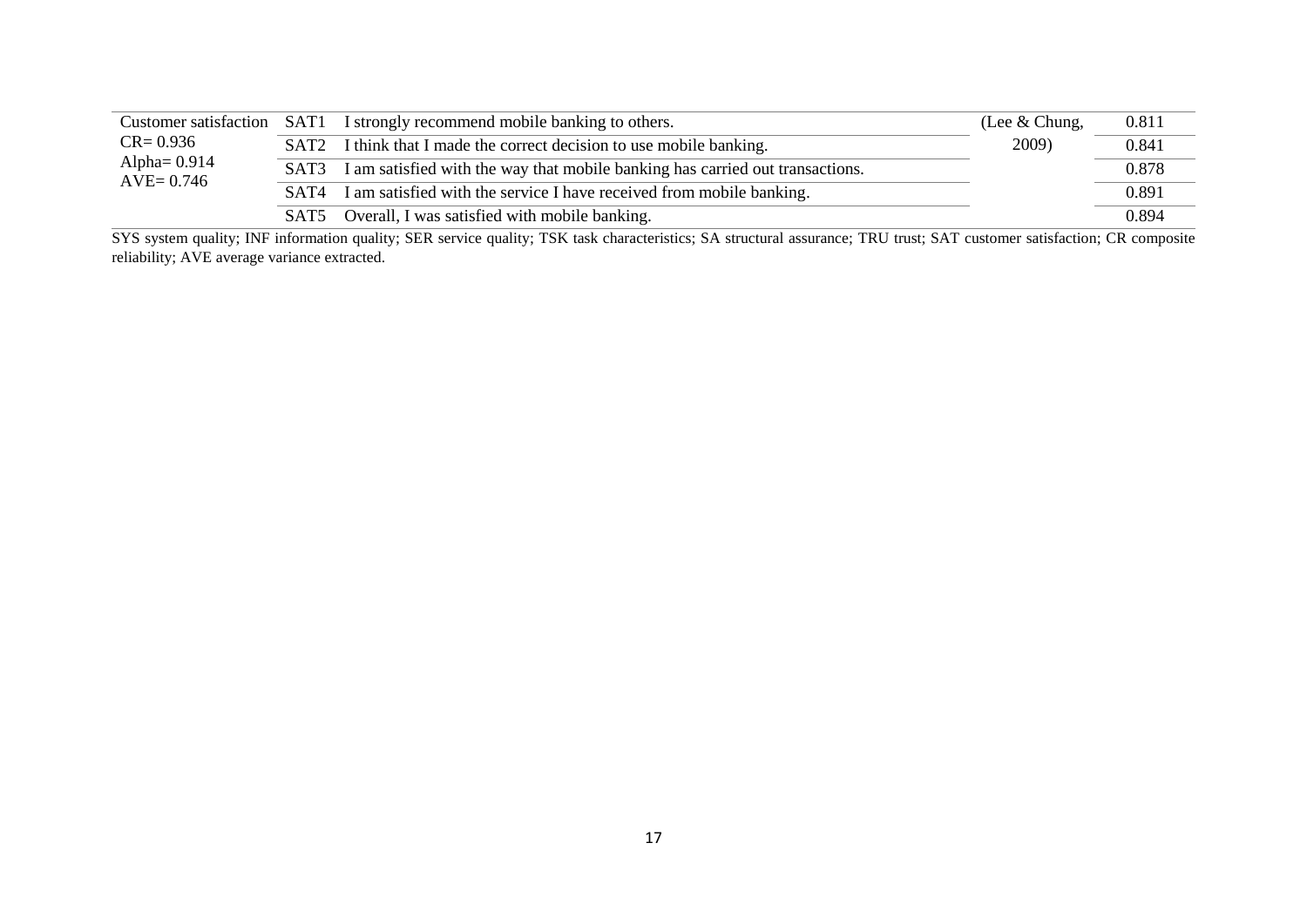Regarding discriminant validity, two assessments are traditionally recommended for the purposes of estimation: while the Cross-loadings criterion deals with the indicator level, Fornell and Larcker criterion deals with the construct level (Hair et al., 2017). For the cross-loading criterion, table 4 depicts that the loadings of the measures on each assigned construct are higher than their loadings on all other constructs. This indicates that the items of a particular construct measure their construct, not other constructs (Chin, 1998). The second criterion is examining the Fornell and Larcker criterion. Table 5 exhibits that the square root of average variance extracted (AVE) of each construct have a greater value than the correlations with all the other constructs. This denotes that each construct explains better the variance of its own items than the variance of the other constructs (Hair, Sarstedt, Hopkins, & G. Kuppelwieser, 2014).

|                  | Results of the discriminant validity (Cross Loading Chieffor) |            |              |          |         |       |                 |  |  |
|------------------|---------------------------------------------------------------|------------|--------------|----------|---------|-------|-----------------|--|--|
| Items            | Information                                                   | Structural | Satisfaction | Services | System  | Trust | Task            |  |  |
|                  | Quality                                                       | Assurance  |              | Quality  | Quality |       | Characteristics |  |  |
| INF1             | 0.827                                                         | 0.333      | 0.507        | 0.524    | 0.416   | 0.503 | 0.257           |  |  |
| INF <sub>2</sub> | 0.834                                                         | 0.414      | 0.493        | 0.572    | 0.459   | 0.481 | 0.266           |  |  |
| INF3             | 0.820                                                         | 0.359      | 0.534        | 0.579    | 0.479   | 0.513 | 0.252           |  |  |
| INF4             | 0.848                                                         | 0.406      | 0.525        | 0.651    | 0.529   | 0.548 | 0.322           |  |  |
| SA1              | 0.389                                                         | 0.887      | 0.491        | 0.510    | 0.385   | 0.611 | 0.364           |  |  |
| SA <sub>2</sub>  | 0.447                                                         | 0.905      | 0.538        | 0.545    | 0.415   | 0.649 | 0.358           |  |  |
| SA3              | 0.388                                                         | 0.906      | 0.503        | 0.514    | 0.380   | 0.639 | 0.375           |  |  |
| SAT1             | 0.469                                                         | 0.524      | 0.811        | 0.490    | 0.456   | 0.599 | 0.446           |  |  |
| SAT <sub>2</sub> | 0.500                                                         | 0.485      | 0.841        | 0.460    | 0.507   | 0.614 | 0.477           |  |  |
| SAT3             | 0.567                                                         | 0.473      | 0.878        | 0.580    | 0.562   | 0.649 | 0.393           |  |  |
| SAT4             | 0.564                                                         | 0.461      | 0.891        | 0.550    | 0.546   | 0.667 | 0.402           |  |  |
| SAT5             | 0.567                                                         | 0.515      | 0.894        | 0.545    | 0.540   | 0.696 | 0.385           |  |  |
| SEV1             | 0.636                                                         | 0.445      | 0.500        | 0.792    | 0.444   | 0.555 | 0.256           |  |  |
| SEV <sub>2</sub> | 0.539                                                         | 0.416      | 0.527        | 0.821    | 0.539   | 0.547 | 0.417           |  |  |
| SEV3             | 0.587                                                         | 0.565      | 0.501        | 0.850    | 0.450   | 0.596 | 0.273           |  |  |
| SEV4             | 0.471                                                         | 0.429      | 0.417        | 0.735    | 0.432   | 0.452 | 0.369           |  |  |
| SYS1             | 0.368                                                         | 0.193      | 0.388        | 0.359    | 0.703   | 0.294 | 0.213           |  |  |
| SYS2             | 0.341                                                         | 0.304      | 0.450        | 0.327    | 0.768   | 0.399 | 0.271           |  |  |
| SYS3             | 0.480                                                         | 0.385      | 0.520        | 0.508    | 0.819   | 0.473 | 0.365           |  |  |
| SYS4             | 0.535                                                         | 0.419      | 0.505        | 0.561    | 0.815   | 0.546 | 0.385           |  |  |
| TRU1             | 0.550                                                         | 0.555      | 0.588        | 0.589    | 0.452   | 0.825 | 0.371           |  |  |
| TRU <sub>2</sub> | 0.535                                                         | 0.508      | 0.604        | 0.553    | 0.498   | 0.747 | 0.417           |  |  |
| TRU3             | 0.501                                                         | 0.654      | 0.595        | 0.564    | 0.409   | 0.859 | 0.350           |  |  |
| TRU4             | 0.416                                                         | 0.496      | 0.555        | 0.520    | 0.449   | 0.768 | 0.394           |  |  |
| TRU5             | 0.487                                                         | 0.626      | 0.679        | 0.510    | 0.497   | 0.845 | 0.451           |  |  |
| TSK1             | 0.238                                                         | 0.399      | 0.409        | 0.370    | 0.326   | 0.439 | 0.856           |  |  |
| TSK <sub>2</sub> | 0.309                                                         | 0.357      | 0.445        | 0.371    | 0.400   | 0.439 | 0.891           |  |  |
| TSK3             | 0.300                                                         | 0.266      | 0.374        | 0.281    | 0.316   | 0.363 | 0.790           |  |  |

Results of the discriminant validity (Cross Loading criterion)

**Table 4**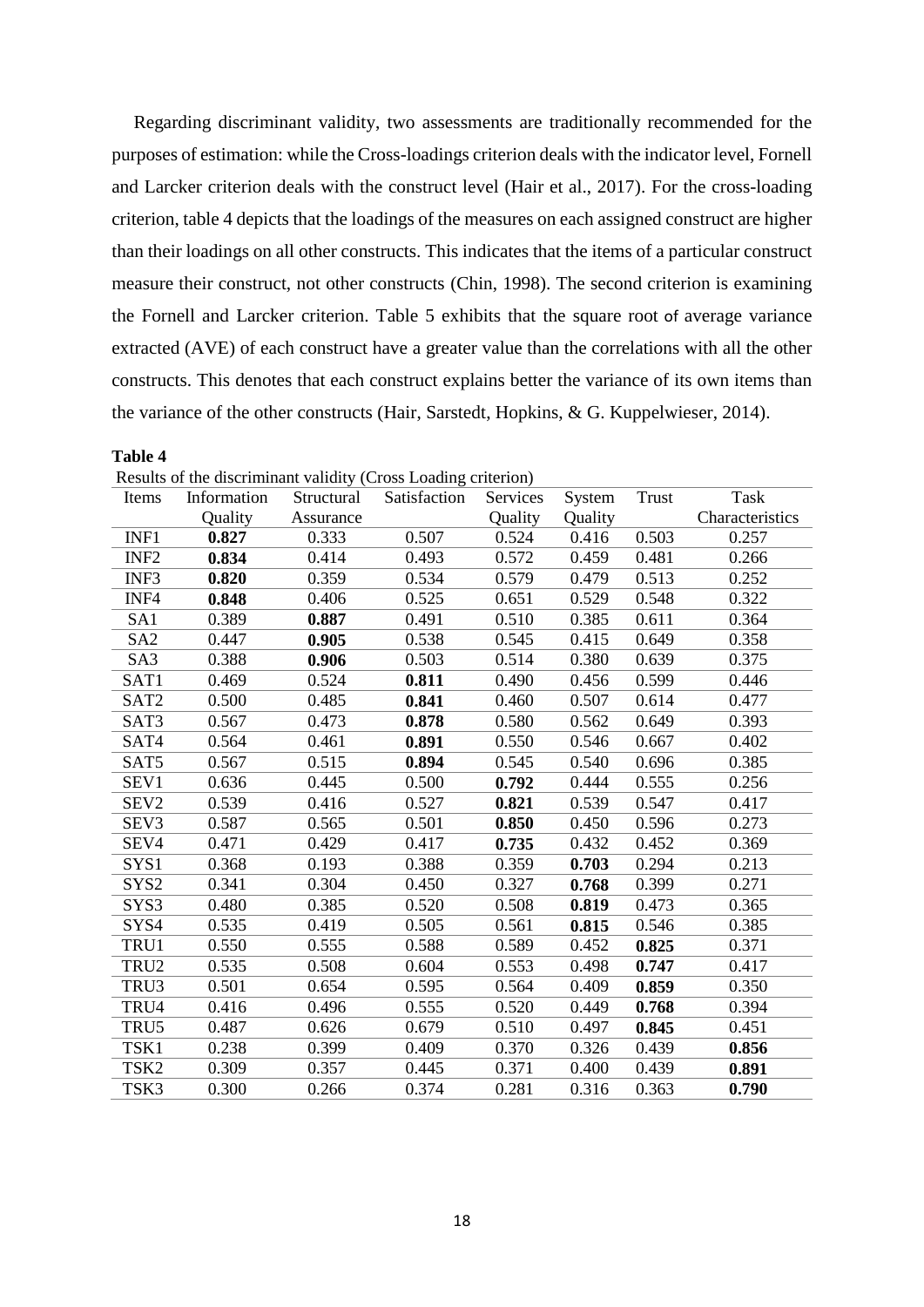| Construct       | Information | Structural | Satisfaction | Service | System  | Trust | Task            |
|-----------------|-------------|------------|--------------|---------|---------|-------|-----------------|
|                 | Quality     | Assurance  |              | Quality | Quality |       | Characteristics |
| Information     | 0.832       |            |              |         |         |       |                 |
| Quality         |             |            |              |         |         |       |                 |
| Structural      | 0.454       | 0.899      |              |         |         |       |                 |
| Assurance       |             |            |              |         |         |       |                 |
| Satisfaction    | 0.619       | 0.568      | 0.864        |         |         |       |                 |
|                 |             |            |              |         |         |       |                 |
| Service         | 0.701       | 0.582      | 0.609        | 0.801   |         |       |                 |
| Quality         |             |            |              |         |         |       |                 |
| System          | 0.567       | 0.437      | 0.606        | 0.582   | 0.778   |       |                 |
| Quality         |             |            |              |         |         |       |                 |
| Trust           | 0.616       | 0.704      | 0.748        | 0.675   | 0.570   | 0.810 |                 |
|                 |             |            |              |         |         |       |                 |
| Task            | 0.331       | 0.407      | 0.485        | 0.405   | 0.412   | 0.491 | 0.847           |
| Characteristics |             |            |              |         |         |       |                 |

**Table 5** Results of discriminant validity (Fornell and Larcker criterion)

Despite the dominant use of the cross-loadings and Fornell-Larcker criteria to estimate the discriminant validity, recent investigation has found that both criteria are not reliable detectors of discriminant validity issues (Henseler, Ringle, & Sarstedt, 2015). To deal with this insufficient detection of discriminant validity problems, Henseler et al. (2015) suggested a new approach for assessing discriminant validity namely heterotrait–monotrait ratio (HTMT) of the correlations. "(HTMT) is the mean of all correlations of indicators cross constructs measuring different constructs [......] relative to the (geometric) mean of the average correlations of indicators measuring the same construct" (Hair et al., 2017, p. 218). The acceptable threshold of the HTMT test is controversial. However, in general, the correlation values close to one indicates a lack of discriminant validity. The present research adopts the threshold proposed by (Henseler et al., 2015), which is 0.90. Table 6 shows that the calculation of the HTMT ratio for each pair of constructs yielded values between 0.402 regarding (information quality, task characteristics) and 0.838 regarding (satisfaction, trust). Thus, all HTMT ratios are lower than 0.90 which signifies that there are no discriminant validity problems according to this criterion.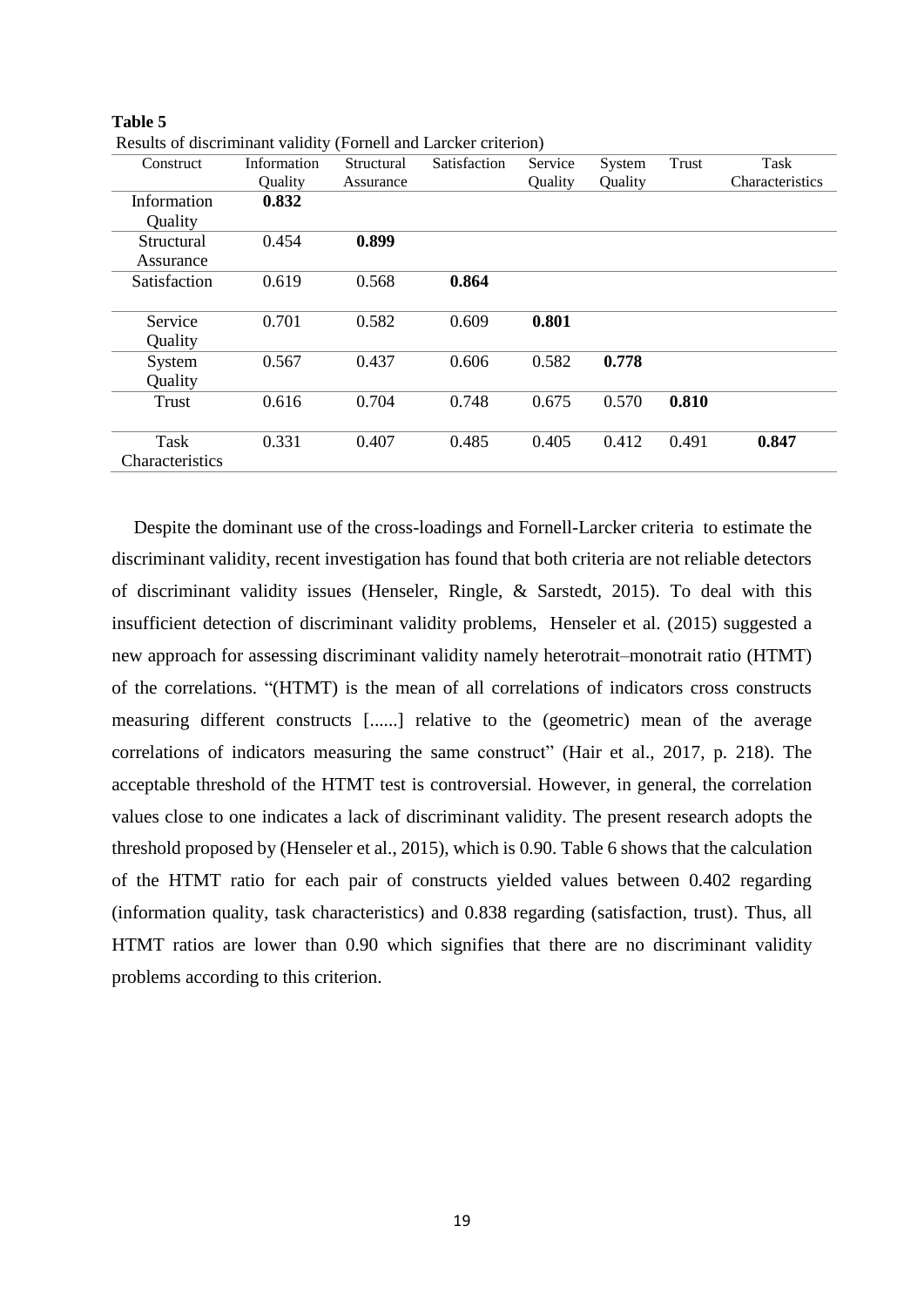| Construct       | Information | Satisfaction | Service | Structural | System  | Task            | Trust |
|-----------------|-------------|--------------|---------|------------|---------|-----------------|-------|
|                 | Quality     |              | Quality | Assurance  | Quality | Characteristics |       |
| Information     |             |              |         |            |         |                 |       |
| Quality         |             |              |         |            |         |                 |       |
| Satisfaction    | 0.670       |              |         |            |         |                 |       |
|                 |             |              |         |            |         |                 |       |
| Service         | 0.834       | 0.704        |         |            |         |                 |       |
| Ouality         |             |              |         |            |         |                 |       |
| Structural      | 0.523       | 0.634        | 0.684   |            |         |                 |       |
| Assurance       |             |              |         |            |         |                 |       |
| System          | 0.672       | 0.702        | 0.704   | 0.500      |         |                 |       |
| Quality         |             |              |         |            |         |                 |       |
| Task            | 0.402       | 0.568        | 0.505   | 0.479      | 0.497   |                 |       |
| Characteristics |             |              |         |            |         |                 |       |
| Trust           | 0.714       | 0.838        | 0.801   | 0.803      | 0.662   | 0.585           |       |
|                 |             |              |         |            |         |                 |       |

**Table 6** Results of discriminant validity (HTMT criterion).

# **6.2 Assessment of the structural model**

We assessed the structural model using the systematic approach suggested by Hair et al. (2017) which comprises collinearity issues test, path coefficient, effect size  $(F^2)$ , coefficient of determination  $(R^2)$ , Prediction relevance  $(Q2)$  and the model's out-of-sample predictive power by using the PLS predict procedure (Hair et al., 2019). The first step is to ensure that there are no significant levels of collinearity among the predictor constructs which can create redundant in the analysis (Hair et al., 2019). When conducting the PLS algorithm procedure in SmartPLS (table 7), all the VIF values are between 1 and 2.5431 and below the threshold of the collinearity test which is 5 (Hair et al., 2017). This demonstrates that there is no significant indication of multicollinearity issues and proved that the path coefficients are not biased.

Regarding the path coefficient, for the purpose of this paper, we examined the significance of the hypothesised relationship between trust and customer satisfaction using the Bootstrapping procedure in SmartPLS with 5000 subsamples (Hair et al., 2014). As depicted in table 10, H1 in the conceptual model is significantly supported. Also, table 7 shows the results of  $F^2$  and  $R^2$ . The last step in the assessment of the structural model is examining the predictive relevance of the structural model to measure the endogenous latent variables. We applied the blindfolding procedure in SmartPLS to calculate  $Q^2$  values. As shown in table 7, Q2 values are above zero, which implies that the structural model has a high predictive ability (Hair et al., 2019).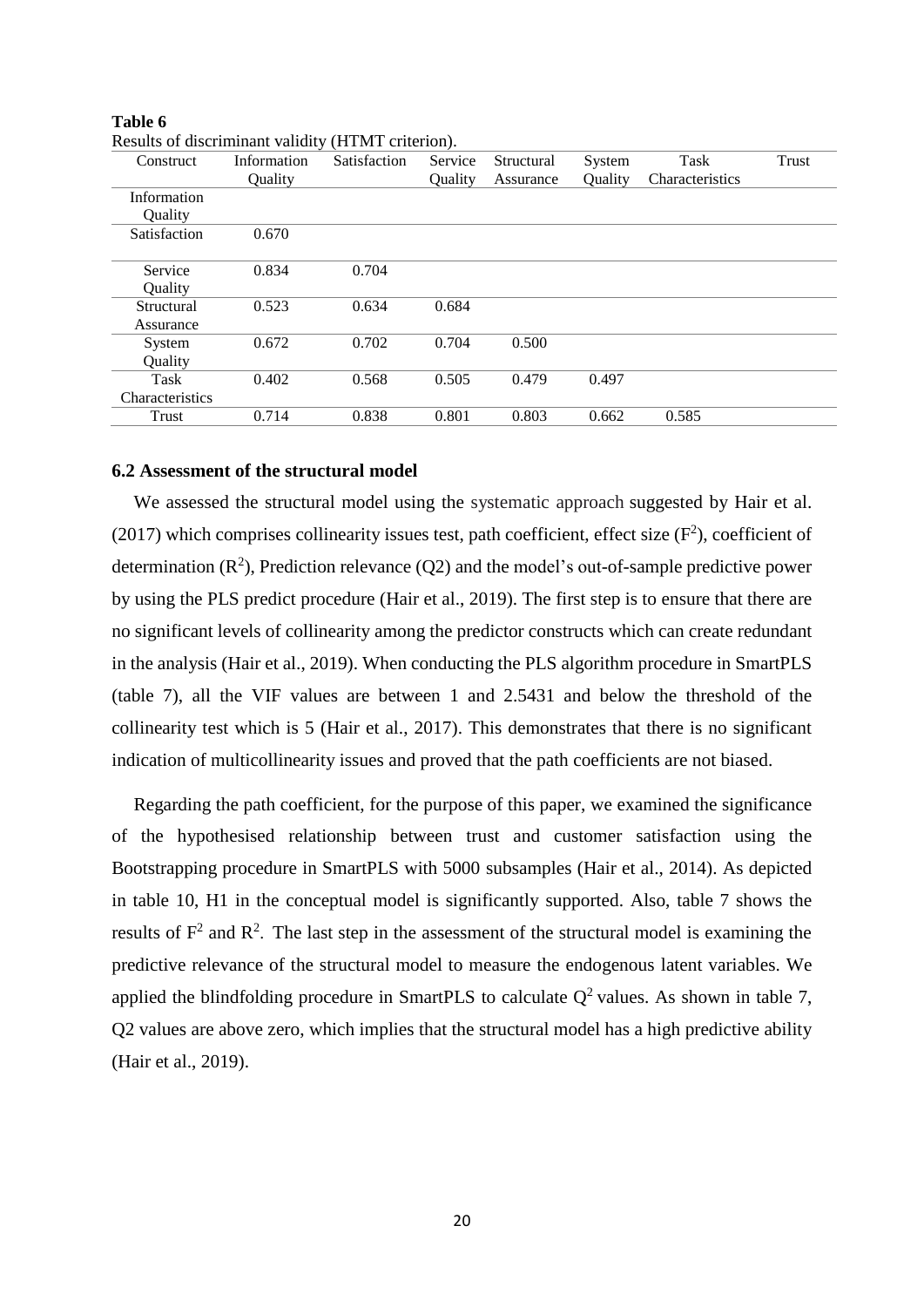| Constructs                  | VIF   | $F^2$ | $R^2$ | $Q^2 = (1-SSE/SSO)$ |
|-----------------------------|-------|-------|-------|---------------------|
| <b>System Quality</b>       | 1.736 | 0.026 |       |                     |
| <b>Information Quality</b>  | 2.128 | 0.051 |       |                     |
| Service Quality             | 2.543 | 0.037 |       |                     |
| <b>Task Characteristics</b> | 1.321 | 0.044 |       |                     |
| <b>Structural Assurance</b> | 1.615 | 0.296 |       |                     |
| Trust                       | 1.000 | 1.274 | 0.67  | 0.40                |
| Satisfaction                |       |       | 0.64  | 0.44                |

**Table 7** Results of structural model assessment.

Our model demonstrated a high explanatory power and predictive ability of the in-sample model. However, it is essential to assess the out of sample predictive power "to mimic how the PLS model will eventually be used to predict a new observation" (Shmueli et al., 2019, p. 2334). Shmueli, Ray, Estrada, and Chatla (2016) developed a new and straightforward approach to assess the out-of-sample predictive power, namely PLS predict. To employ this technique, we used the guideline recommended by (Hair et al., 2019; Shmueli et al., 2019). We use PLSpredict with 10 folds in SmartPLS to produce prediction statistics (RSME and MAE) for all indicators of the endogenous variables for both the PLS path model and the linear model (LM).

The first step to perform the PLS Predict technique is verifying if all predictions of the endogenous variables outperform indicator means of the training sample by testing the  $Q^2$ predict statistic (Shmueli et al., 2019). Table 8 shows that all  $Q^2$  predict are above zero, which indicate that all the indicators of endogenous constructs outperform the naïve benchmark. The second step is to analyse the prediction errors by comparing the prediction statistics values (RMSE and MAE) from the PLS path model with the linear regression model (LM). The rule of thumb is the predictive power of a model depends on the outcomes of comparison (Shmueli et al., 2019). PLS-SEM < LM for none of the indicators: lacks predictive power; PLS-SEM < LM for a minority of the indicators: low predictive power; PLS-SEM < LM for a majority of the indicators: medium predictive power; PLS-SEM < LM for all indicators: high predictive power. Table 8 shows that the majority of indicators in the PLS-SEM path model yielded lower prediction errors comparing to the naïve LM benchmark. However, Shmueli et al. (2019) state that the focus should be on the key endogenous construct of the model rather interpreting all indicators of the endogenous constructs. Thus, our model has a high predictive power.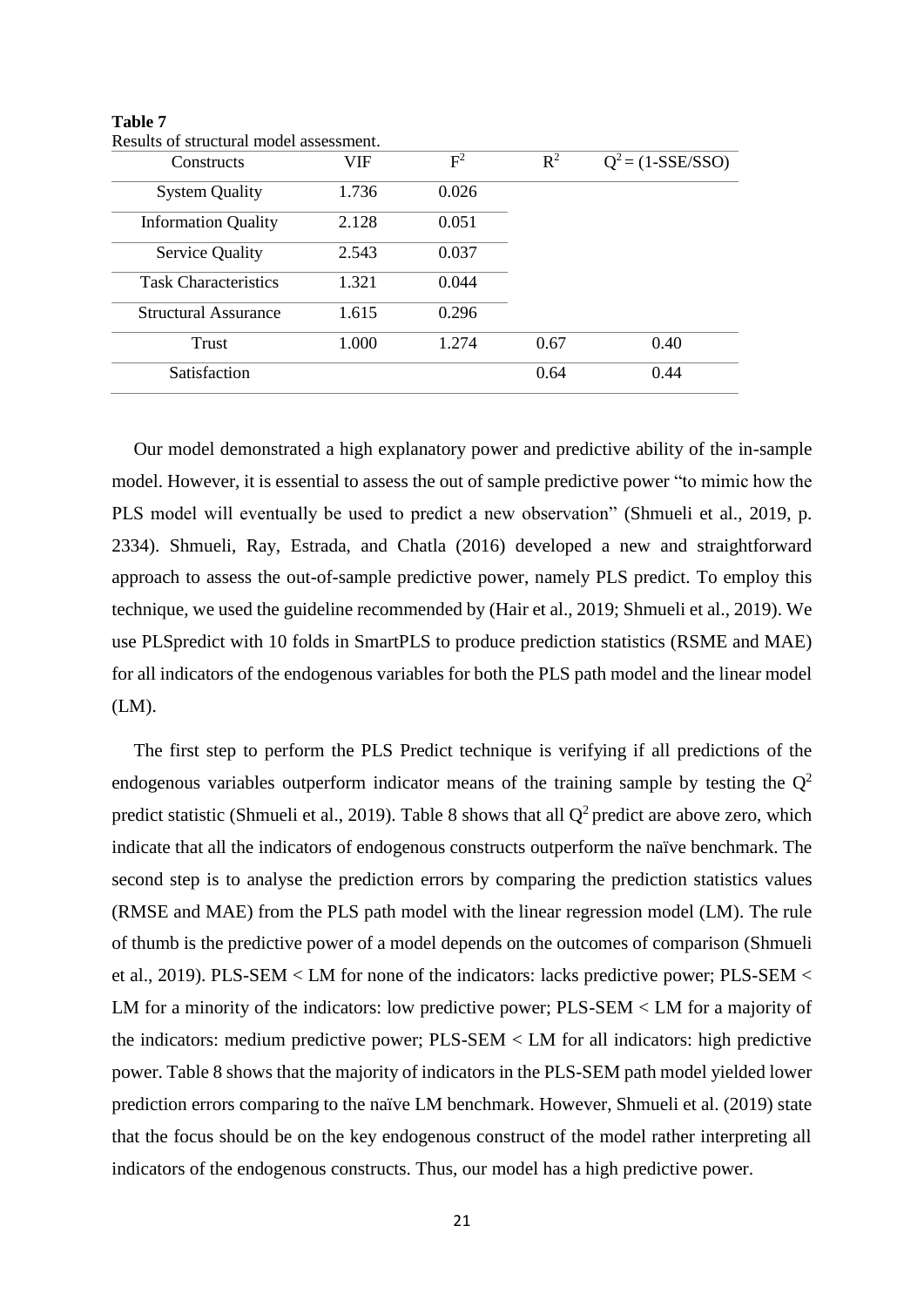|                  |             | <b>PLS</b> Predict |               | <b>LM</b> Predict |            | <b>LM-PLS</b> |            |
|------------------|-------------|--------------------|---------------|-------------------|------------|---------------|------------|
| Item             | <b>RMSE</b> | MAE                | $Q^2$ Predict | <b>RMSE</b>       | <b>MAE</b> | <b>RMSE</b>   | <b>MAE</b> |
| SAT <sub>1</sub> | 0.815       | 0.588              | 0.369         | 0.825             | 0.606      | 0.010         | 0.018      |
| SAT <sub>2</sub> | 0.823       | 0.579              | 0.368         | 0.845             | 0.602      | 0.022         | 0.023      |
| SAT3             | 0.963       | 0.685              | 0.408         | 0.970             | 0.701      | 0.007         | 0.016      |
| SAT4             | 0.938       | 0.682              | 0.391         | 0.958             | 0.702      | 0.020         | 0.020      |
| SAT <sub>5</sub> | 0.881       | 0.617              | 0.414         | 0.884             | 0.624      | 0.003         | 0.007      |
| TRU1             | 0.985       | 0.730              | 0.434         | 0.987             | 0.734      | 0.002         | 0.004      |
| TRU <sub>2</sub> | 0.860       | 0.630              | 0.412         | 0.871             | 0.642      | 0.011         | 0.012      |
| TRU3             | 0.866       | 0.649              | 0.462         | 0.882             | 0.648      | 0.016         | $-0.001$   |
| TRU4             | 0.962       | 0.690              | 0.347         | 0.961             | 0.706      | $-0.001$      | 0.016      |
| TRU5             | 0.865       | 0.619              | 0.467         | 0.862             | 0.616      | $-0.003$      | $-0.003$   |
|                  |             |                    |               |                   |            |               |            |

**Table 8** Results of PLS Predict test

## **6.3 Mediation Effects Analysis**

The mediator variable refers to a third variable which explains the relationships between the independent and the dependent variables (Baron & Kenny, 1986). In this paper, for example, trust is conceptualised as a potential mediator of the effect of system quality on customer satisfaction (Fig. 3). It represents a proposed mechanism by which system quality influences trust, then trust causally influence customer satisfaction (Preacher & Hayes, 2008).



 **Fig. 3.** Mediation effect model (Zhao, Lynch, & Chen, 2010).

Multiple methods have been proposed to analyse the mediation effect (Baron & Kenny, 1986; Preacher & Hayes, 2008; Sobel, 1982; Zhao et al., 2010). The most widely used technique to assess mediation is the causal steps approach proposed by Baron and Kenny (1986). However, it was criticised for its limitations. The most important criticism is that the significant direct relationship between the independent and dependent variables is unnecessary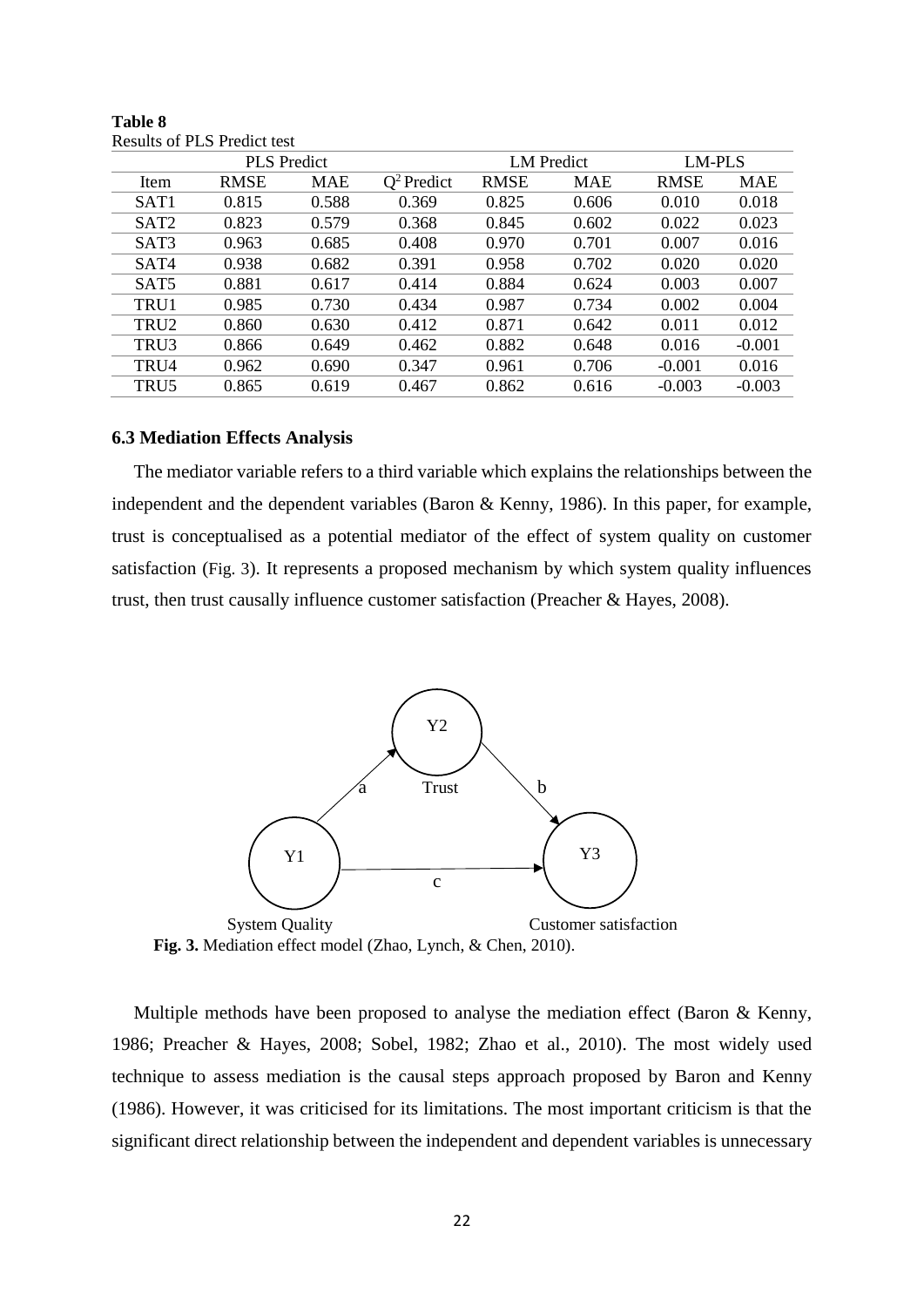to establish a mediation effect. The only requirement for mediation is that the indirect effect, which must be significant (Zhao et al., 2010).

In this paper, we adopt the approach recently developed by (Zhao et al., 2010). Zhao et al. (2010) distinguish between three types of mediation and two non-mediation (see Fig. 4). The mediation effect cannot exist if there is no significant indirect effect between the independent variable and the dependent variable (a . b) or there is only a direct effect between them (c). On the other hand, there are three types of mediation. The full mediation occurs when the independent variable significantly affect the dependent variable, but only indirectly through the mediator (a . b). In addition, if the indirect and direct effect (a . b . c) are significant, the mediation effect can be partial complementary or partial competitive depending on the direction of the effect. The complementary mediation depicts that the direct and indirect effect point in the same direction (positive). In contrast, competitive mediation refers to opposite signs of the direct effect (c) and one of the indirect effects (a or b) (negative).



**Fig. 4.** Mediation analysis approach derived from (Zhao et al., 2010) & (Hair et al., 2017).

#### **The Results of the Mediation Analysis**

To test the mediating effect using the PLS-SEM, scholars have relied on the bootstrapping procedure, which is a resampling technique using to draw a large number of samples from the original sample. It adopts a free assumption regarding sampling distribution (Hair et al., 2017).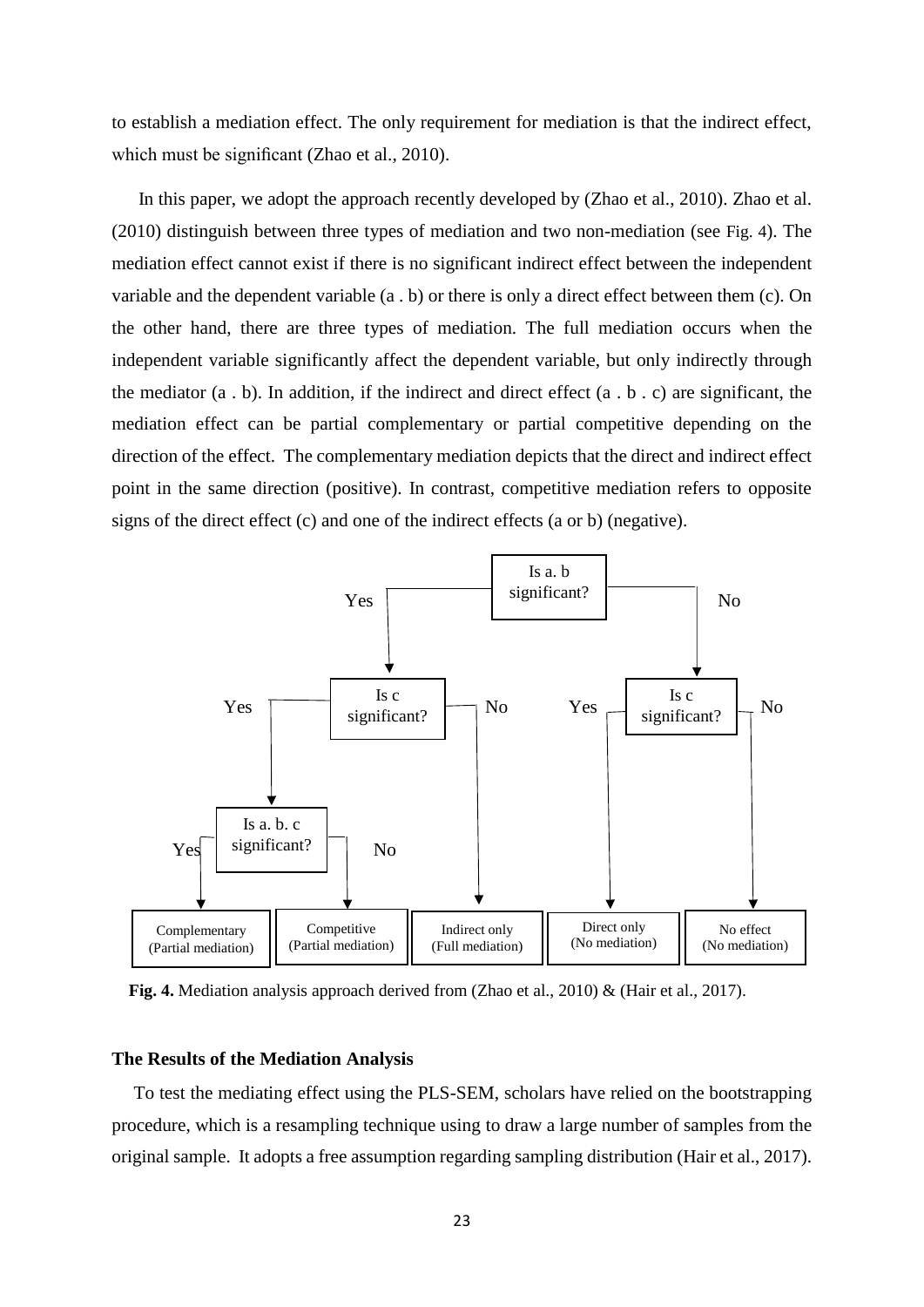As mention, the first step in the mediation analysis is to test the indirect effects of the independent variables on customer satisfaction through trust. Table 9 illustrates that all the indirect effects in the conceptual model are significant, which indicates that trust acts as a mediator. (System quality t=2.254, p<0.05), (information quality t= 3.384, p<0.01), (services quality t=2.880, p<0.01), (task characteristics t=3.905, p<0.001) and (structural assurance  $t=5.790$ ,  $p<0.001$ ).

#### **Table 9**

| Results of the indirect effects (mediation analysis). |  |  |
|-------------------------------------------------------|--|--|
|-------------------------------------------------------|--|--|

| Relationships                                                                            |              | Std.Error | T-Value | P-value |
|------------------------------------------------------------------------------------------|--------------|-----------|---------|---------|
| <b>System Quality</b><br>trust                                                           | satisfaction | 0.023     | 2.254   | 0.025   |
| <b>Information Quality</b><br>$\longrightarrow$ trust $\longrightarrow$                  | satisfaction | 0.025     | 3.384   | 0.001   |
| Service Quality<br>$\longrightarrow$ trust                                               | satisfaction | 0.027     | 2.880   | 0.004   |
| <b>Task Characteristics</b><br>$\rightarrow$ trust                                       | satisfaction | 0.016     | 3.905   | 0.000   |
| <b>Structural Assurance</b><br>$\rightarrow$ trust                                       | satisfaction | 0.031     | 5.790   | 0.000   |
| *Significant at 0.05 level, ** Significant at 0.01 level, *** Significant at 0.001 level |              |           |         |         |

The second step is to test the direct effects between the independent variables and customer satisfaction to specify the mediation types. Table 10 revealed significant direct effects between three exogenous variables and customer satisfaction. (System quality  $t=3.539$ ,  $p<0.01$ ), (information quality t=3.967, p<0.001) and (task characteristics t=3.078, p<0.01). On the other hand, the direct effect is insignificant between the other two variables and customer satisfaction. (Services quality  $t= 0.085$ , p $> 0.05$ ) and (structural assurance  $t=1.057$ , p $> 0.05$ ) Thus, based on the criteria of Zhao et al. (2010), trust is fully mediating the relationships between (services quality, structural assurance) and customer satisfaction. In addition, trust is partially mediating the relationships between (System Quality, Information Quality and task characteristics), and customer satisfaction.

#### **Table 10**

| Hypotheses testing results.                                             |          |          |                     |
|-------------------------------------------------------------------------|----------|----------|---------------------|
| <b>Hypothesis</b>                                                       | T-values | P-values | Decision            |
| Direct effects                                                          |          |          |                     |
| H1: Trust has a positive impact on the level of                         | 5.743    | 0.0000   | Accepted***         |
| customer satisfaction within MB.                                        |          |          |                     |
|                                                                         |          |          |                     |
| H2: Trust mediates the relationship between system                      | 3.539    | 0.0004   | Partial Mediation** |
| quality and customer satisfaction within MB.                            |          |          | (Complementary)     |
|                                                                         |          |          |                     |
| H3. Trust mediates the relationship between                             | 3.967    | 0.0001   | Partial Mediation** |
| information quality of MB and customer satisfaction.<br>(Complementary) |          |          |                     |
| Information Quality - Customer Satisfaction                             |          |          |                     |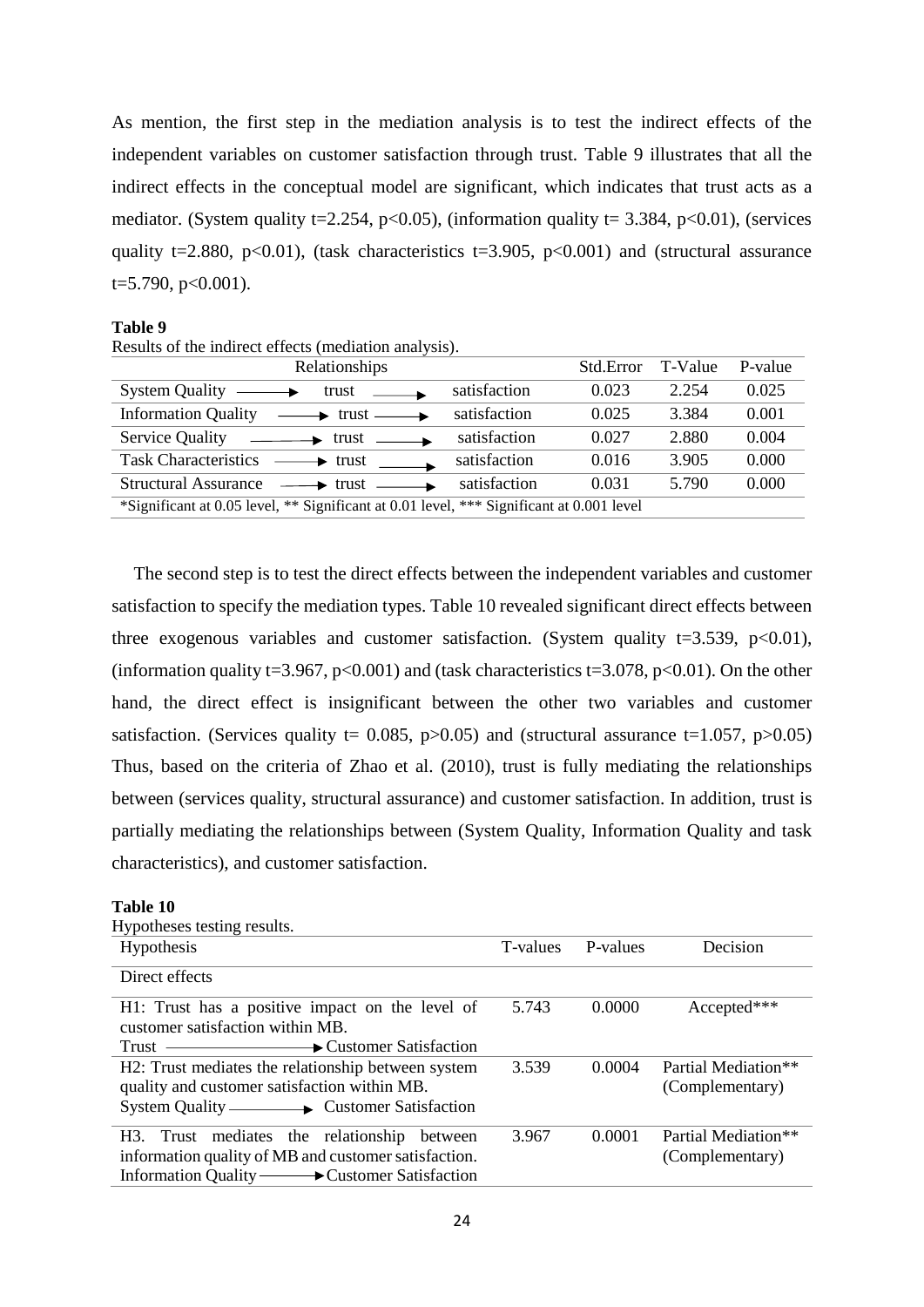| H4: Trust mediates the relationship between service<br>quality of MB and customer satisfaction. | 0.085 | 0.9321 | Full Mediation***   |
|-------------------------------------------------------------------------------------------------|-------|--------|---------------------|
| H5: Trust mediates the relationship between task                                                | 3.078 | 0.0022 | Partial Mediation** |
| characteristics of MB and customer satisfaction.                                                |       |        | (Complementary)     |
| Task Characteristics — <del>■ •</del> Customer Satisfaction                                     |       |        |                     |
| H6: Trust mediates the relationship<br>between                                                  | 1.057 | 0.2910 | Full Mediation***   |
| Assurance of MB<br>and<br>structural<br>customer                                                |       |        |                     |
| satisfaction.                                                                                   |       |        |                     |
| $Structural Assume \longrightarrow Customer Satisfaction$                                       |       |        |                     |
| *Significant at 0.05 level, ** Significant at 0.01 level, *** Significant at 0.001 level        |       |        |                     |

#### **7. Discussion**

In this paper we aim to investigate the centrality of trust as a mediator between our identified five factors (system quality, information quality, service quality, structural assurance and task characteristics) and customer satisfaction. Our model explains a 67% of variation in trust and 64% of variation in customer satisfaction. In the view of Chin (1998) suggests that  $R^2$  values of 0.67, 0.33, and 0.19 are considered as substantial, moderate, and weak respectively Our model obtained a strong explanatory power compared to other existing models that have investigated trust or satisfaction in MB. Previous studies such as Baabdullah, Alalwan, Rana, Kizgin, et al. (2019) in thier model explain 29% of variation in customer satisfaction within MB, while Malaquias and Hwang (2016) explains 38% of variation in trust and Thakur (2014) explains 55% of variance for customer satisfaction towards MB. Through our research we have both conceptually and empirically proved that trust is a direct antecedent of customer satisfaction.

Through this paper we have identified two clear contributions to knowledge, in the first contribution we outline the role of trust and its impact on MB post-adoption customer behaviour. In our results we found that trust acts as a strong determinant of customer satisfaction and our findings add value to the area of literature where researchers seek to conceptualise and investigate the role of trust and satisfaction in MB services. From our exhaustive literature review we find that there are no studies that consider the mediating impact of trust on customer satisfaction (Lee & Chung, 2009; Sharma & Sharma, 2019; Susanto et al., 2016; Trabelsi-Zoghlami et al., 2018). Thakur (2014) did combine within these two factors but did no investigate the relationship between trust and satisfaction.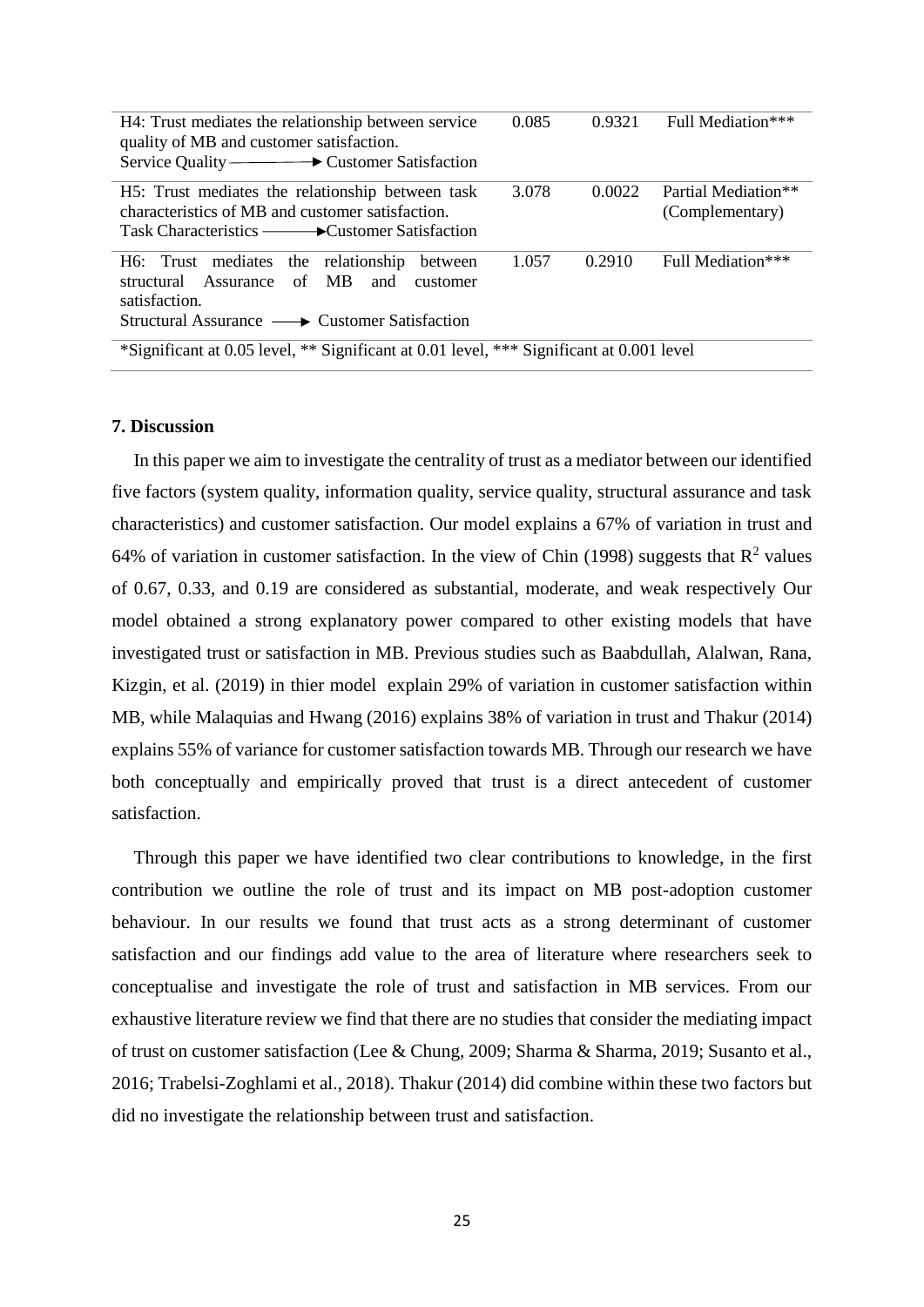For our second contribution we investigate the indirect effects of MB quality factors, task characteristics and structural assurance on customer satisfaction through trust. In our research within H1, H2 and H3 it quickly became apparent that all the quality dimensions of MB have indirect effects on customer satisfaction through trust. These results consistent with the work of other researchers in this area who link system quality, information quality and services quality to trust (Gao & Waechter, 2017; Lee & Chung, 2009; Zhou, 2011, 2012). In addition to this Motiwalla et al. (2019) found that the three quality factors of MB have significant impacts on customer satisfaction while Sharma and Sharma (2019) confirmed the effects of information quality and service quality on MB customer satisfaction. Our work has built on this research and in developing the second contribution we considered the impact of the quality factors on customer satisfaction through the mediating impact of trust. When considering the mediating effect of trust, it is noteworthy that the strongest mediating impact of trust is associated with services quality. Trust has a full mediating impact on the relationship between services quality and customer satisfaction. The mediating effects of trust on the two other quality factors are partial (Complementary). These findings are inconsistent with the study of (Sharma & Sharma, 2019), who found that information quality and service quality have direct impacts on satisfaction and system quality does not affect satisfaction.

To the best of our knowledge, our study is the first that investigates the impact of task characteristics on customer satisfaction. The test of H4 revealed that task characteristics have a significant direct effect on customer satisfaction and also a significant indirect effect through trust. This result is in accordance with the study of (Malaquias & Hwang, 2016) in supporting the positive relationship between task characteristics and trust. In addition, it emphasises the importance of MB for customers to perform their activities and also consistent with other studies regarding the influence of task characteristics in the adoption and usage of MB (Tam & Oliveira, 2016b; Zhou, Lu, & Wang, 2010). Finally, for the H5, the current study confirms that structural assurance is the most influential factor of trust. Earlier work has emphasised the importance of structural assurance in building trust in MB (Baptista & Oliveira, 2016; Gu et al., 2009; Oliveira et al., 2014; Zhou, 2011, 2012). However, all these studies considered the role of structural assurance in developing initial trust in the pre-adoption stage. Our study considers the role of structural assurance in MB trust in the post-adoption stage, and in turn customer satisfaction. Our findings revealed that structural assurance has only an indirect impact on customer satisfaction via trust, demonstrating that structural assurance can also have a key influence on customer behaviour in the post-adoption stage.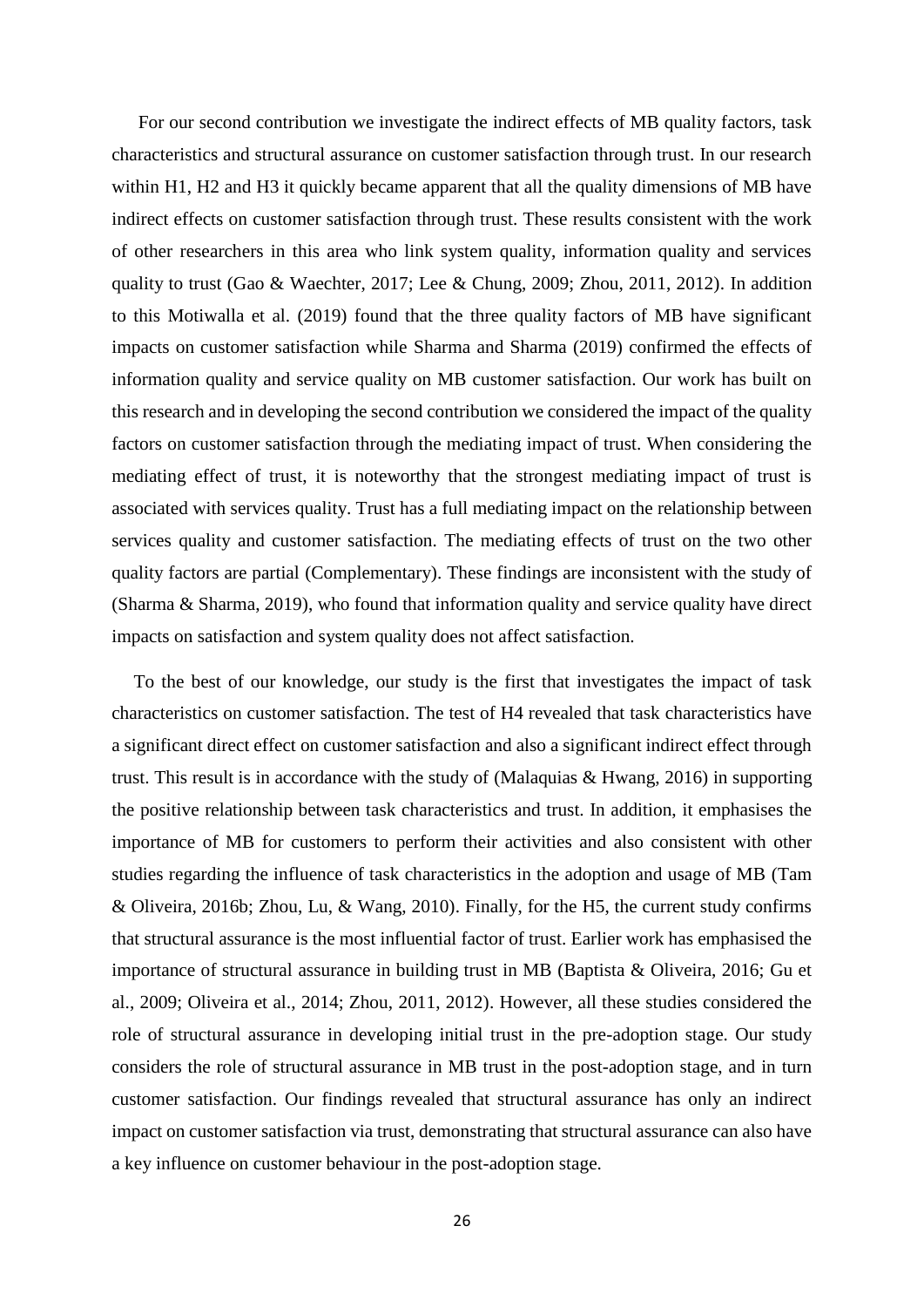Our study was limited to MB users in Libya, and cultural differences in other countries and societies may limit the study's generalisability. However, as discussed in (section 6.2), our research model has a high in-sample and out of sample predictive power. Therefore, it can be applied in other contexts as we highlighted in future research (section 9).

# **8. Managerial Implications**

The conceptual framework of this paper comprises the three MB quality dimensions, task characteristics and structural assurance and their influence on customer satisfaction. It offers a valuable checklist of the key characteristics for bankers in assessing their MB services. We suggest policymakers in banks systematically evaluate customer satisfaction as an indicator of MB success through the three MB quality dimensions, task characteristics and structural assurance. The measures used in this study can be also applied to survey MB customers discovering potential weaknesses and/or strengths in these factors. Dealing with this, can create competitive advantages for banks.

Due to MB features comparing to online banking, for example, small screen and keypads, MB quality characteristics represent controllable aspects that affect MB customer behaviour. Therefore, banks should continuously monitor and improve their MB quality to efficiently meet the expectations of MB current and potential customers.

This paper proved that trust mediates the relationship between system quality, information quality and services quality, and customer satisfaction. These results will provide high values to banks in making their MB system increasingly trusty and in turn, satisfactory. As trust is fundamental in e-finance in achieving customer satisfaction, MB should encourage customers to use such services continuously. We offer a guideline to enhance trust in MB. Our findings reveal that MB quality dimensions have substantial effects on trust. Thus, these dimensions should be considered in designing MB apps and their related services. This is important as high trust level will be translated to a high level of customer satisfaction influencing the success of MB. The improvement of MB system quality through ensuring convenient accessibility, improving ease of use and navigation and enhancing visual attractiveness, is expected to lead to higher user satisfaction directly and indirectly via trust. Information quality can be improved by paying attention to accuracy, completeness, relevance and timeliness of the information customer obtain from MB. Our findings reveal that high-quality information directly and indirectly via trust has a positive impact on customer satisfaction. In terms of overall quality of MB services, our findings show that service has a significant effect on customer satisfaction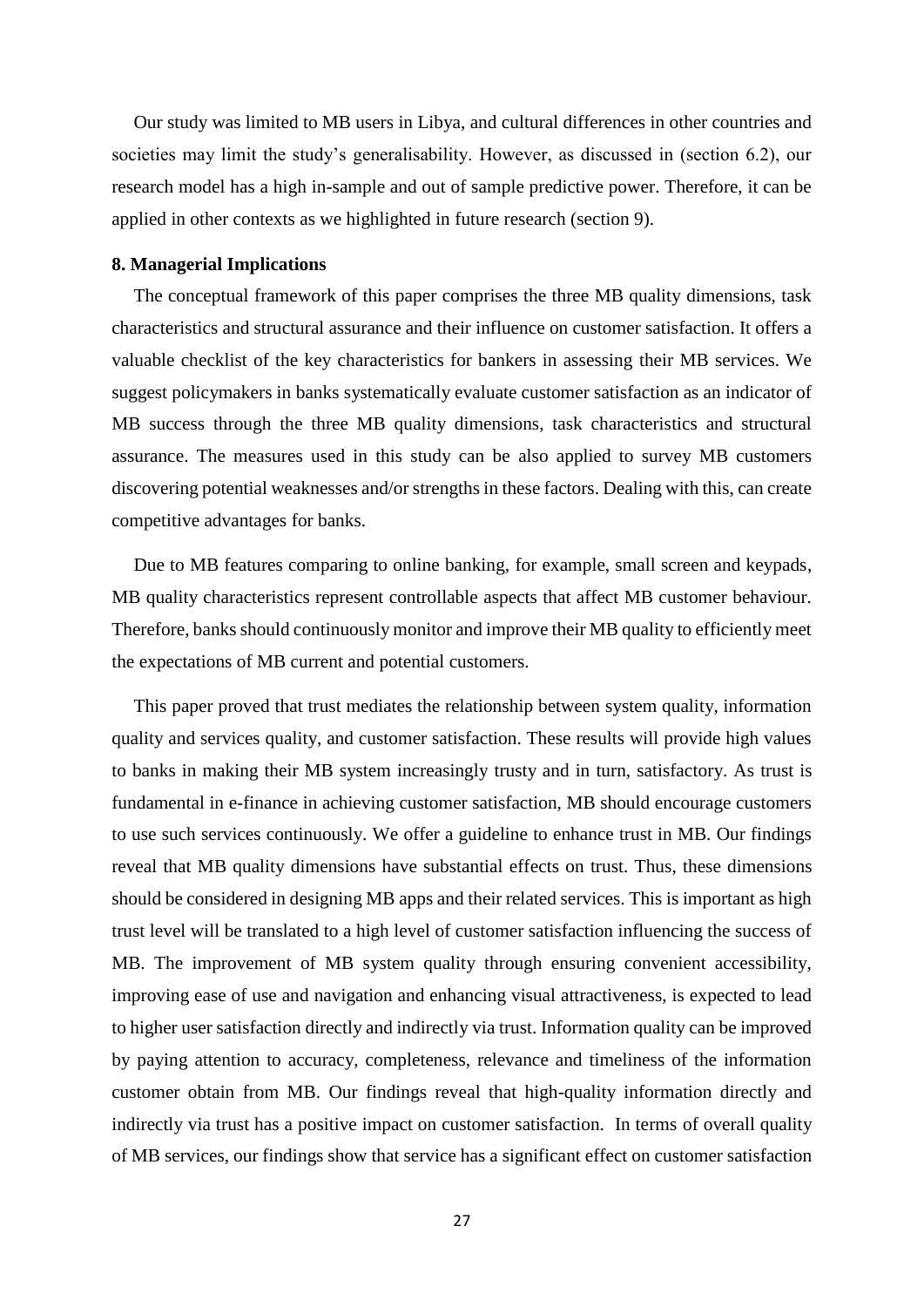but only through trust. Hence, in order to reinforce customers' perception regarding the ability and integrity of their banks to offer quality MB services, banks must continuously assess service quality. This can be achieved by ensuring reliability, promptness, professionality and personalization of their MB services. Enhancing services quality leads to trust and in turn customer satisfaction.

As mentioned, task characteristics has a significant direct and indirect effect on customer satisfaction. This proved the fact that customers need to feel that their banks behave in the interest of them by providing them with the required support to do their banking transactions through MB which can support them in performing their activities. Therefore, banks must ensure that customers can do banking convivially and properly. Finally, in addition to the important attention that should be paid to the characteristics of MB and supporting customers' activities, banks should reinforce feelings of security of their customers. This can be achieved by guaranteeing information protection and transactional confidentiality (Zhou, 2012). This is most important due to that MB is operated using wireless networks which can be perceived by customers as vulnerable to hacker attacks and information interception. Accomplishing this will enhance trust in MB, resulting in achieving high levels of customer satisfaction.

### **9- Limitation and Future Research**

This study is subject to three limitations. First, as the data of this study were collected using a cross-sectional research design, further longitudinal research is needed to examine our model to improve the generalizability of the findings. Second, future research is required to generalize our findings to other countries, particularly in a developed country as the study was conducted in a developing country. Applying the model in two developed and developing countries and comparing the results can also be a useful approach. Third, this paper did not consider potential impacts of unobserved and observed heterogeneity of the study population such as gender, age and experience. Future research can study the moderator effects of one or more of these variables on our model.

## **References**

- Al-Otaibi, S., Aljohani, N. R., Hoque, M. R., & Alotaibi, F. S. J. J. o. G. I. M. (2018). The satisfaction of Saudi customers toward mobile banking in Saudi Arabia and the United Kingdom. *26*(1), 85-103.
- Alalwan, A. A., Dwivedi, Y. K., & Rana, N. P. (2017). Factors influencing adoption of mobile banking by Jordanian bank customers: Extending UTAUT2 with trust. *International Journal of Information Management, 37*(3), 99-110. doi:10.1016/j.ijinfomgt.2017.01.002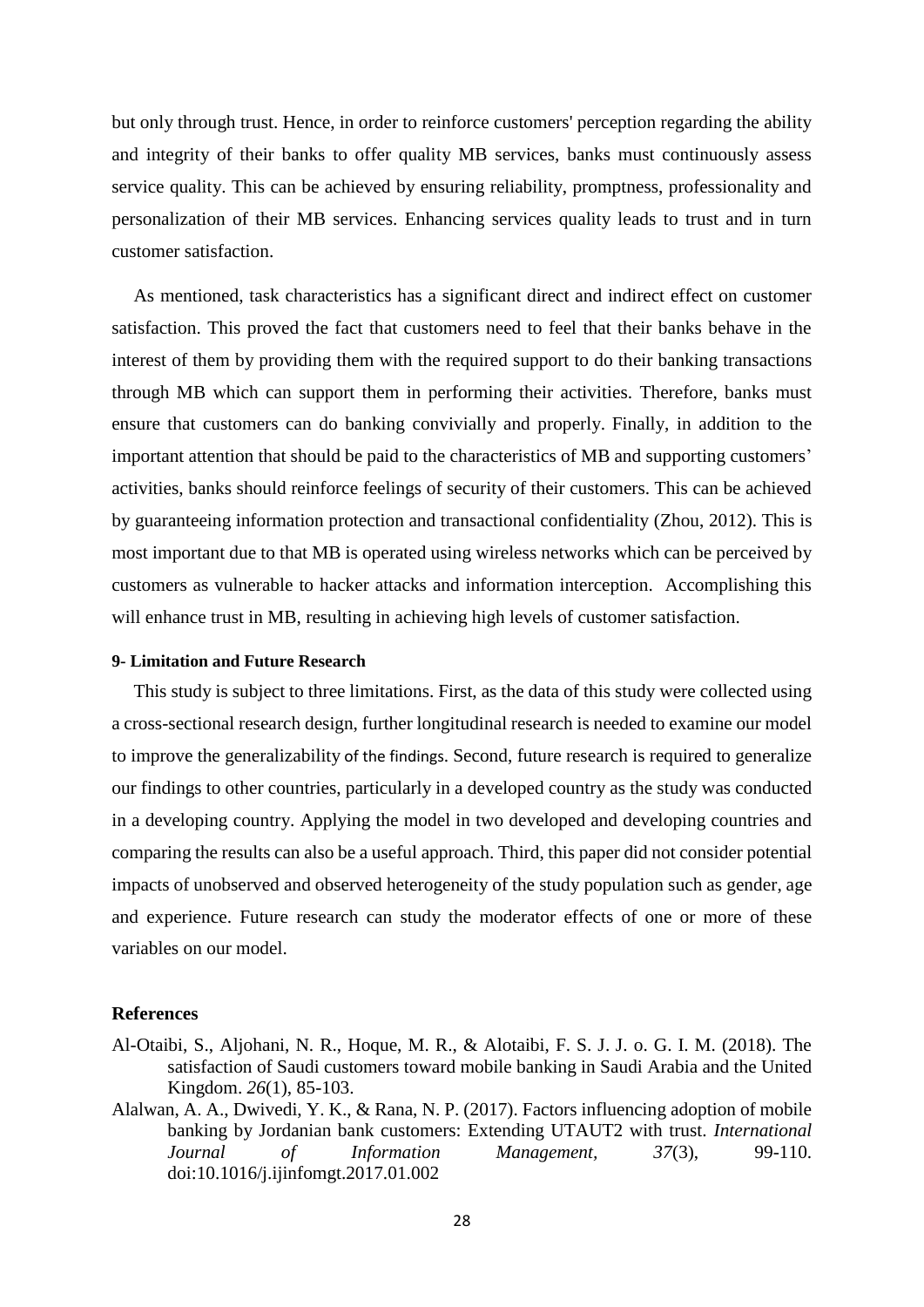- Albashrawi, M., Kartal, H., Oztekin, A., & Motiwalla, L. (2019). Self-Reported and Computer-Recorded Experience in Mobile Banking: a Multi-Phase Path Analytic Approach. *Information Systems Frontiers*, 1. doi:10.1007/s10796-018-9892-1
- Applause. (2017). 61% OF PEOPLE ACCESS MOBILE BANKING ON A REGULAR BASIS. Retrieved from [https://www.applause.com/blog/mobile-banking-adoption](https://www.applause.com/blog/mobile-banking-adoption-rates/)[rates/](https://www.applause.com/blog/mobile-banking-adoption-rates/)
- Baabdullah, A. M., Alalwan, A. A., Rana, N. P., Kizgin, H., & Patil, P. (2019). Consumer use of mobile banking (M-Banking) in Saudi Arabia: Towards an integrated model. *International Journal of Information Management, 44*, 38-52.
- Baabdullah, A. M., Alalwan, A. A., Rana, N. P., Patil, P., & Dwivedi, Y. K. (2019). An integrated model for m-banking adoption in Saudi Arabia. *International Journal of Bank Marketing, 37*(2), 452-478. doi:10.1108/IJBM-07-2018-0183
- Baptista, G., & Oliveira, T. (2016). A weight and a meta-analysis on mobile banking acceptance research. *Computers in Human Behavior, 63*, 480-489. doi:10.1016/j.chb.2016.05.074
- Baron, R. M., & Kenny, D. A. (1986). The Moderator-Mediator Variable Distinction in Social Psychological Research: Conceptual, Strategic, and Statistical Considerations. *Journal of Personality and Social Psychology, 51*(6), 1173-1182. doi:10.1037/0022- 3514.51.6.1173
- Berraies, S., Ben Yahia, K., & Hannachi, M. (2017). Identifying the effects of perceived values of mobile banking applications on customers: Comparative study between baby boomers, generation X and generation Y. *International Journal of Bank Marketing, 35*(6), 1018-1038. doi:10.1108/IJBM-09-2016-0137
- Bulmer, M., & Warwick, D. P. (1993). *Social research in developing countries: Surveys and censuses in the Third World*: Psychology Press.
- Cao, X., Yu, L., Liu, Z., Gong, M., & Adeel, L. (2018). Understanding mobile payment users' continuance intention: a trust transfer perspective. *Internet Research, 28*(2), 456-476. doi:10.1108/IntR-11-2016-0359
- CBL. (2019). Strategic Plan. Retrieved from<https://cbl.gov.ly/en/strategic-plan/>
- Chari, S., Christodoulides, G., Presi, C., Wenhold, J., & Casaletto, J. P. (2016). Consumer Trust in User‐Generated Brand Recommendations on Facebook. *Psychology & Marketing, 33*(12), 1071-1081. doi:10.1002/mar.20941
- Chen, C.-C., Hsiao, K.-L., & Hsieh, C.-H. (2019). Understanding usage transfer behavior of two way O2O services. *Computers in Human Behavior, 100*, 184-191.
- Chin. (1998). The partial least squares approach to structural equation modeling. *295*(2), 295- 336.
- Choi, O.-K., & Cho, E. (2019). The mechanism of trust affecting collaboration in virtual teams and the moderating roles of the culture of autonomy and task complexity. *Computers in Human Behavior, 91*, 305-315. doi:10.1016/j.chb.2018.09.032
- Choudrie, J., Junior, C.-O., McKenna, B., & Richter, S. (2018). Understanding and conceptualising the adoption, use and diffusion of mobile banking in older adults: A research agenda and conceptual framework. *Journal of Business Research, 88*, 449- 465. doi:10.1016/j.jbusres.2017.11.029
- Dang, V. T., Nguyen, N., & Pervan, S. (2020). Retailer corporate social responsibility and consumer citizenship behavior: The mediating roles of perceived consumer effectiveness and consumer trust. *Journal of retailing and consumer services, 55*, 102082. doi:10.1016/j.jretconser.2020.102082
- Deloitte. (2019). The value of online banking channels in a mobile-centric world. Retrieved from [https://www2.deloitte.com/us/en/insights/industry/financial-services/online](https://www2.deloitte.com/us/en/insights/industry/financial-services/online-banking-usage-in-mobile-centric-world.html)[banking-usage-in-mobile-centric-world.html](https://www2.deloitte.com/us/en/insights/industry/financial-services/online-banking-usage-in-mobile-centric-world.html)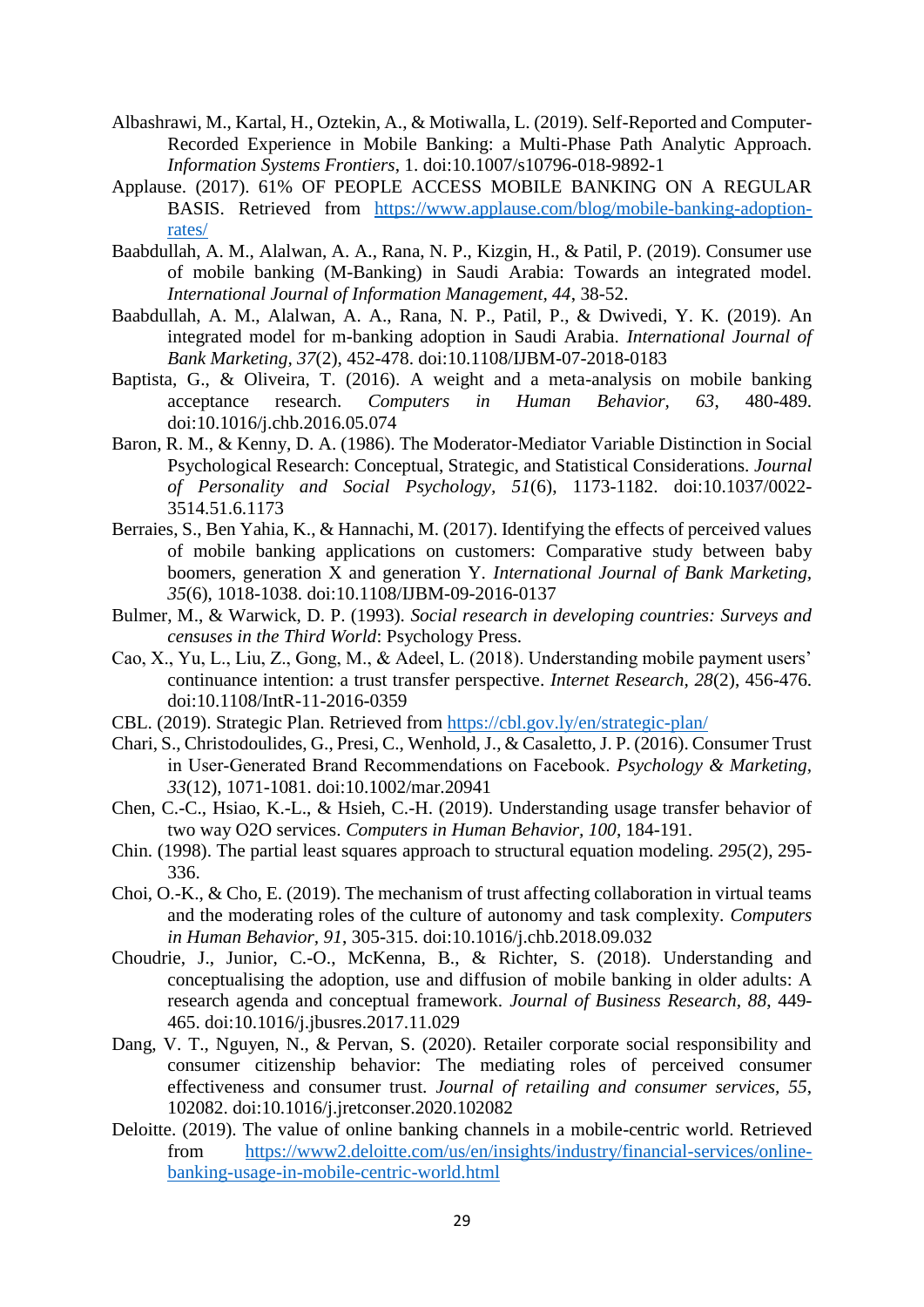- DeLone, W. H., & McLean, E. R. (1992). Information Systems Success: The Quest for the Dependent Variable. *Information Systems Research, 3*(1), 60-95. doi:10.1287/isre.3.1.60
- DeLone, W. H., & McLean, E. R. (2003). The DeLone and McLean Model of Information Systems Success: A Ten-Year Update. *Journal of Management Information Systems, 19*(4), 9-30.
- Deming, W. E. (1990). *Sample design in business research* (Vol. 23): John Wiley & Sons.
- Dillon, W. R., Madden, T. J., & Firtle, N. H. (1993). *Essentials of marketing research*: Irwin.
- Epstein, J., Klinkenberg, W. D., Wiley, D., & McKinley, L. (2001). Insuring sample equivalence across Internet and paper-and-pencil assessments. *Computers in Human Behavior, 17*(3), 339-346.
- Fornell, C., & Bookstein, F. L. (1982). Two Structural Equation Models: LISREL and PLS Applied to Consumer Exit-Voice Theory. *Journal of Marketing Research, 19*(4), 440- 452. doi:10.2307/3151718
- Fornell, C., & Larcker, D. F. J. J. o. m. r. (1981). Evaluating structural equation models with unobservable variables and measurement error. *18*(1), 39-50.
- Freedom House. (2019). Freedom on the net 2019 Libya Retrieved from <https://freedomhouse.org/country/libya/freedom-net/2019>
- Gao, L., & Waechter, K. A. (2017). Examining the role of initial trust in user adoption of mobile payment services: an empirical investigation. *Information Systems Frontiers, 19*(3), 525-548. doi:10.1007/s10796-015-9611-0
- Gefen, D. (2002). Nurturing clients' trust to encourage engagement success during the customization of ERP systems. *Omega, 30*(4), 287-299.
- Gefen, D., Straub, D., & Boudreau, M.-C. (2000). Structural Equation Modeling and Regression: Guidelines for Research Practice. *Communications of the Association for Information Systems, 4*. doi:10.17705/1CAIS.00407
- Ghasemaghaei, M., & Hassanein, K. (2016). A macro model of online information quality perceptions: A review and synthesis of the literature. *Computers in Human Behavior, 55*, 972-991.
- Gu, J.-C., Lee, S.-C., & Suh, Y.-H. (2009). Determinants of behavioral intention to mobile banking. *Expert Systems With Applications, 36*(9), 11605-11616. doi:10.1016/j.eswa.2009.03.024
- Guo, Y., Bao, Y., Stuart, B. J., & Le‐Nguyen, K. (2018). To sell or not to sell: Exploring sellers' trust and risk of chargeback fraud in cross‐border electronic commerce. *Information Systems Journal, 28*(2), 359-383. doi:10.1111/isj.12144
- Hair, J. F., Hult, G. T. M., Ringle, C., & Sarstedt, M. (2017). *A primer on partial least squares structural equation modeling (PLS-SEM)*. Los Angeles: Sage publications.
- Hair, J. F., Risher, J. J., Sarstedt, M., & Ringle, C. M. (2019). When to use and how to report the results of PLS-SEM. *European Business Review, 31*(1), 2-24. doi:10.1108/EBR-11- 2018-0203
- Hair, J. F., Sarstedt, M., Hopkins, L., & G. Kuppelwieser, V. (2014). Partial least squares structural equation modeling (PLS-SEM): An emerging tool in business research. *European Business Review, 26*(2), 106-121. doi:10.1108/EBR-10-2013-0128
- Henseler, J., Ringle, C. M., & Sarstedt, M. (2015). A new criterion for assessing discriminant validity in variance-based structural equation modeling. *Journal of the Academy of Marketing Science, 43*(1), 115-135. doi:10.1007/s11747-014-0403-8
- Iacobucci, D., & Churchill, G. A. (2010). *Marketing research: methodological foundations* (10th, International ed.). Mason, Ohio?: South-Western Cengage Learning.
- index mundi. (2019a). Libya Land area (sq. km). Retrieved from <https://www.indexmundi.com/facts/libya/indicator/AG.LND.TOTL.K2>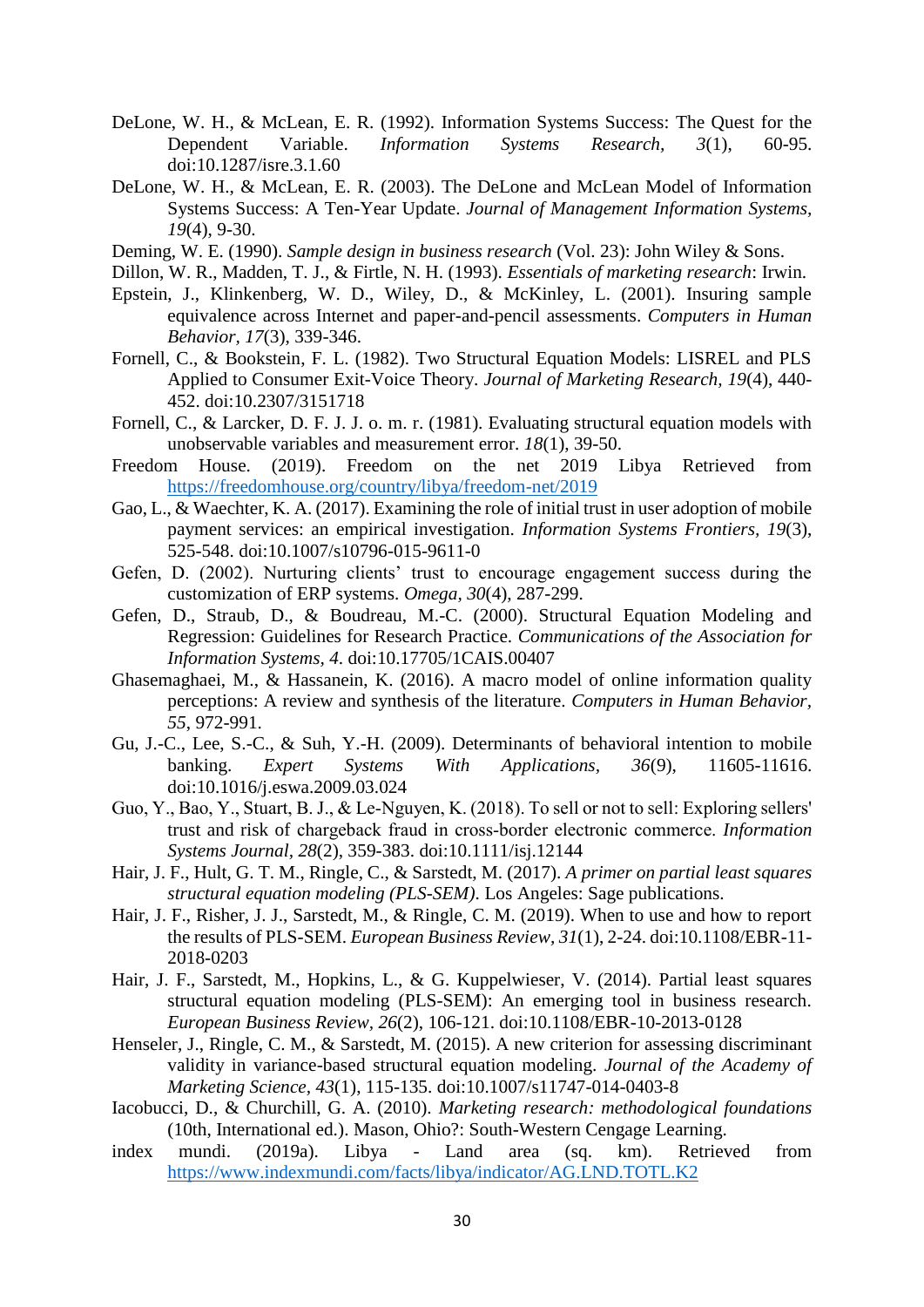- index mundi. (2019b). Mobile cellular subscriptions (per 100 people). Retrieved from <https://www.indexmundi.com/facts/indicators/IT.CEL.SETS.P2>
- internet live stats. (2016). Libya Internet Users. Retrieved from <https://www.internetlivestats.com/internet-users/libya/>
- Internet World Stats. (2020). Internet World Stat Usage and Population Statistics Retrieved from<https://www.internetworldstats.com/africa.htm>
- Isaac, S., Michael, W. B., Educational, & Industrial Testing, S. (1995). *Handbook in research and evaluation: a collection of principles, methods, and strategies useful in the planning, design, and evaluation of studies in education and the behavioral sciences* (3rd ed.). San Diego, Calif: Educational and Industrial Testing Services.
- Jones, C., Kennedy, S., Kerr, S., Mitchell, J., & Safayeni, D. (2012). *Furthering democracy in Libya with information technology: Opportunities for the international donor community*. Retrieved from [https://www.cigionline.org/sites/default/files/no4\\_0.pdf](https://www.cigionline.org/sites/default/files/no4_0.pdf)
- Juniper. (2017). MOBILE BANKING USERS TO REACH 2 BILLION BY 2020. Retrieved from [https://www.juniperresearch.com/press/press-releases/mobile-banking-users-to](https://www.juniperresearch.com/press/press-releases/mobile-banking-users-to-reach-2-billion-by-2020)[reach-2-billion-by-2020](https://www.juniperresearch.com/press/press-releases/mobile-banking-users-to-reach-2-billion-by-2020)
- Kim G, Shin, B., & Lee, H. G. (2009). Understanding dynamics between initial trust and usage intentions of mobile banking. *Information Systems Journal, 19*(3), 283-311. doi:10.1111/j.1365-2575.2007.00269.x
- Lee, K. C., & Chung, N. (2009). Understanding factors affecting trust in and satisfaction with mobile banking in Korea: A modified DeLone and McLean's model perspective. *Interacting with Computers, 21*(5-6), 385-392. doi:10.1016/j.intcom.2009.06.004
- Lin, X., Wang, X., & Hajli, N. (2019). Building E-Commerce Satisfaction and Boosting Sales: The Role of Social Commerce Trust and Its Antecedents. *International Journal of Electronic Commerce, 23*(3), 328-363. doi:10.1080/10864415.2019.1619907
- Liu, B., Zhou, Q., Ding, R.-X., Palomares, I., & Herrera, F. (2019). Large-scale group decision making model based on social network analysis: Trust relationship-based conflict detection and elimination. *European Journal of Operational Research, 275*(2), 737- 754. doi:10.1016/j.ejor.2018.11.075
- Malaquias, R. F., & Hwang, Y. (2016). An empirical study on trust in mobile banking: A developing country perspective. *Computers in Human Behavior, 54*, 453-461. doi:10.1016/j.chb.2015.08.039
- Malaquias, R. F., Malaquias, R., & Hwang, Y. (2018). Understanding the determinants of mobile banking adoption: A longitudinal study in Brazil. *Electronic Commerce Research and Applications, 30*, 1-7. doi:10.1016/j.elerap.2018.05.002
- Mason, R. O. (1978). Measuring information output: A communication systems approach. *Information & Management, 1*(4), 219-234. doi:10.1016/0378-7206(78)90028-9
- Mayer, R. C., & Davis, J. H. (1999). The effect of the performance appraisal system on trust for management: A field quasi-experiment. *Journal of applied psychology, 84*(1), 123.
- Mayer, R. C., Davis, J. H., & Schoorman, F. D. (1995). An Integrative Model of Organizational Trust. *The Academy of Management Review, 20*(3), 709-734. doi:10.5465/AMR.1995.9508080335
- McKnight, D. H., & Chervany, N. L. (2001). *Conceptualizing trust: A typology and ecommerce customer relationships model.* Paper presented at the System Sciences, 2001. Proceedings of the 34th Annual Hawaii International Conference on.
- McKnight, D. H., Choudhury, V., & Kacmar, C. (2002). Developing and Validating Trust Measures for e-Commerce: An Integrative Typology. *Information Systems Research, 13*(3), 334-359. doi:10.1287/isre.13.3.334.81
- Moorman, C., Deshpandé, R., & Zaltman, G. (1993). Factors Affecting Trust in Market Research Relationships. *Journal of Marketing, 57*(1), 81-101.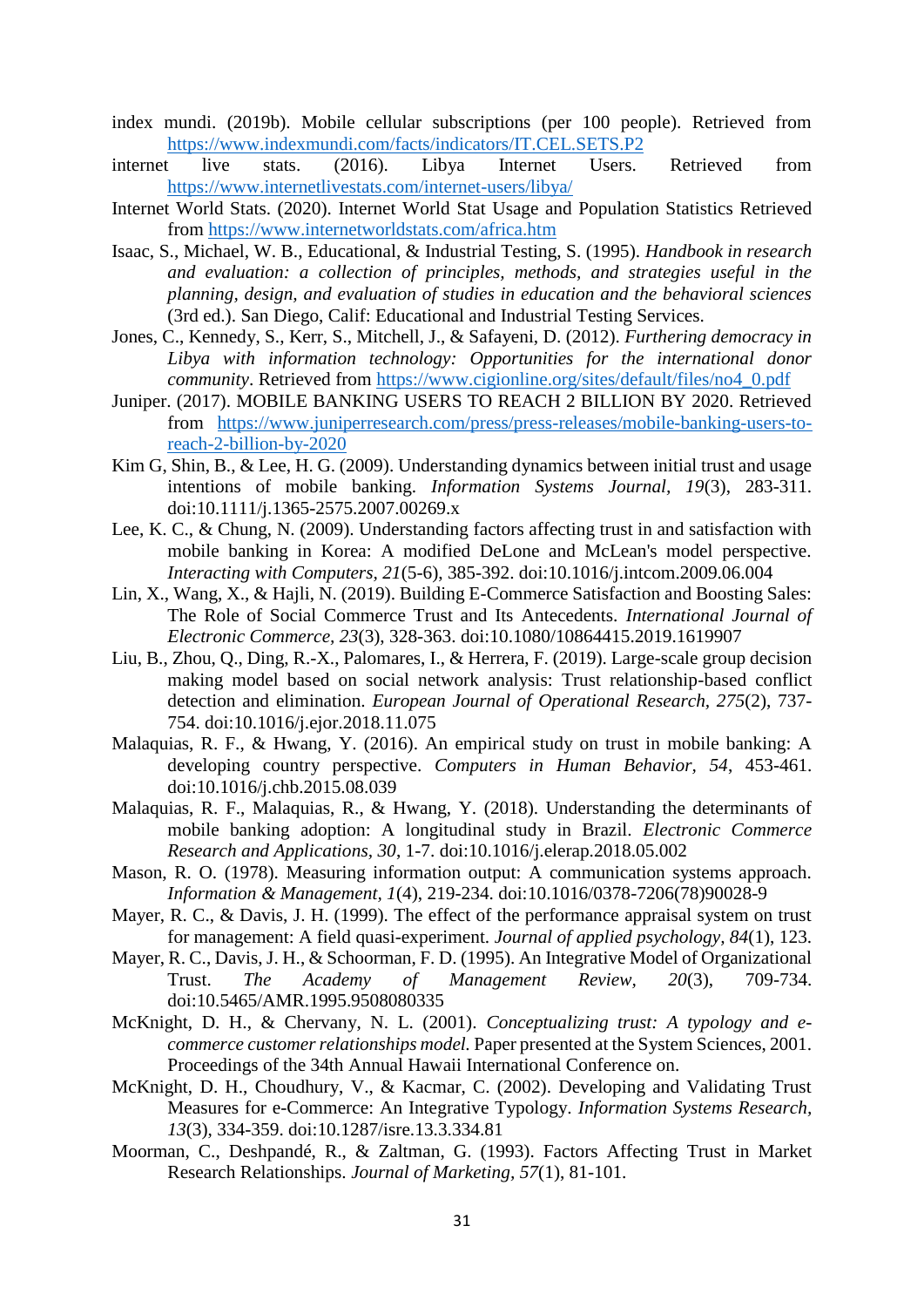- Motiwalla, L. F., Albashrawi, M., & Kartal, H. B. (2019). Uncovering unobserved heterogeneity bias: Measuring mobile banking system success. *International Journal of Information Management, 49*, 439-451. doi:10.1016/j.ijinfomgt.2019.07.005
- Nulty, D. D. J. A., & education, e. i. h. (2008). The adequacy of response rates to online and paper surveys: what can be done? *, 33*(3), 301-314.
- Nunally, J., & Bernstein, I. J. N. Y. (1978). Psychometric theory. 1978.
- Oliveira, T., Alhinho, M., Rita, P., & Dhillon, G. (2017). Modelling and testing consumer trust dimensions in e-commerce. *Computers in Human Behavior, 71*, 153-164.
- Oliveira, T., Faria, M., Thomas, M. A., & Popovič, A. (2014). Extending the understanding of mobile banking adoption: When UTAUT meets TTF and ITM. *International Journal of Information Management, 34*(5), 689-703. doi:10.1016/j.ijinfomgt.2014.06.004
- Petter, S., DeLone, W., & McLean, E. R. (2013). Information systems success: The quest for the independent variables. *Journal of Management Information Systems, 29*(4), 7-62.
- Pitt, L. F., Watson, R. T., & Kavan, C. B. J. M. q. (1995). Service quality: a measure of information systems effectiveness. 173-187.
- Preacher, K. J., & Hayes, A. F. J. B. r. m. (2008). Asymptotic and resampling strategies for assessing and comparing indirect effects in multiple mediator models. *40*(3), 879-891.
- Priya, R., Gandhi, A. V., & Shaikh, A. (2018). Mobile banking adoption in an emerging economy: An empirical analysis of young Indian consumers. *Benchmarking: An International Journal, 25*(2), 743-762. doi:10.1108/BIJ-01-2016-0009
- Rotter, J. B., & Rotter, J. B. (1967). A new scale for the measurement of interpersonal trust. *Journal of Personality, 35*(4), 651-665. doi:10.1111/j.1467-6494.1967.tb01454.x
- Sampaio, C. H., Ladeira, W. J., & Santini, F. D. O. (2017). Apps for mobile banking and customer satisfaction: a cross-cultural study. *International Journal of Bank Marketing, 35*(7), 1133-1153. doi:10.1108/IJBM-09-2015-0146
- Santa, R., MacDonald, J. B., & Ferrer, M. (2019). The role of trust in e-Government effectiveness, operational effectiveness and user satisfaction: Lessons from Saudi Arabia in e-G2B. *Government Information Quarterly, 36*(1), 39-50. doi:10.1016/j.giq.2018.10.007
- Sarstedt, M., Ringle, C. M., Smith, D., Reams, R., & Hair, J. F. (2014). Partial least squares structural equation modeling (PLS-SEM): A useful tool for family business researchers. *Journal of Family Business Strategy, 5*(1), 105-115. doi:10.1016/j.jfbs.2014.01.002
- Seddon, P. B. (1997). A Respecification and Extension of the DeLone and McLean Model of IS Success. *Information Systems Research, 8*(3), 240-253. doi:10.1287/isre.8.3.240
- Shannon, C. E., & Weaver, W. (1949). *The mathematical theory of communication*. Urbana [Ill.];London;: University of Illinois Press.
- Sharma, S. K., & Sharma, M. (2019). Examining the role of trust and quality dimensions in the actual usage of mobile banking services: An empirical investigation. *International Journal of Information Management, 44*, 65-75. doi:10.1016/j.ijinfomgt.2018.09.013
- Shmueli, G., Ray, S., Estrada, J. M. V., & Chatla, S. B. (2016). The elephant in the room: Predictive performance of PLS models. *Journal of Business Research, 69*(10), 4552- 4564.
- Shmueli, G., Sarstedt, M., Hair, J. F., Cheah, J.-H., Ting, H., Vaithilingam, S., & Ringle, C. M. (2019). Predictive model assessment in PLS-SEM: guidelines for using PLSpredict. *European Journal of Marketing, 53*(11), 2322-2347. doi:10.1108/ejm-02-2019-0189
- SmartSurvey. (2016). Survey Distribution The Best Methods. Retrieved from <https://blog.smartsurvey.co.uk/survey-distribution>
- Sobel, M. E. (1982). Asymptotic Confidence Intervals for Indirect Effects in Structural Equation Models. *Sociological Methodology, 13*, 290-312. doi:10.2307/270723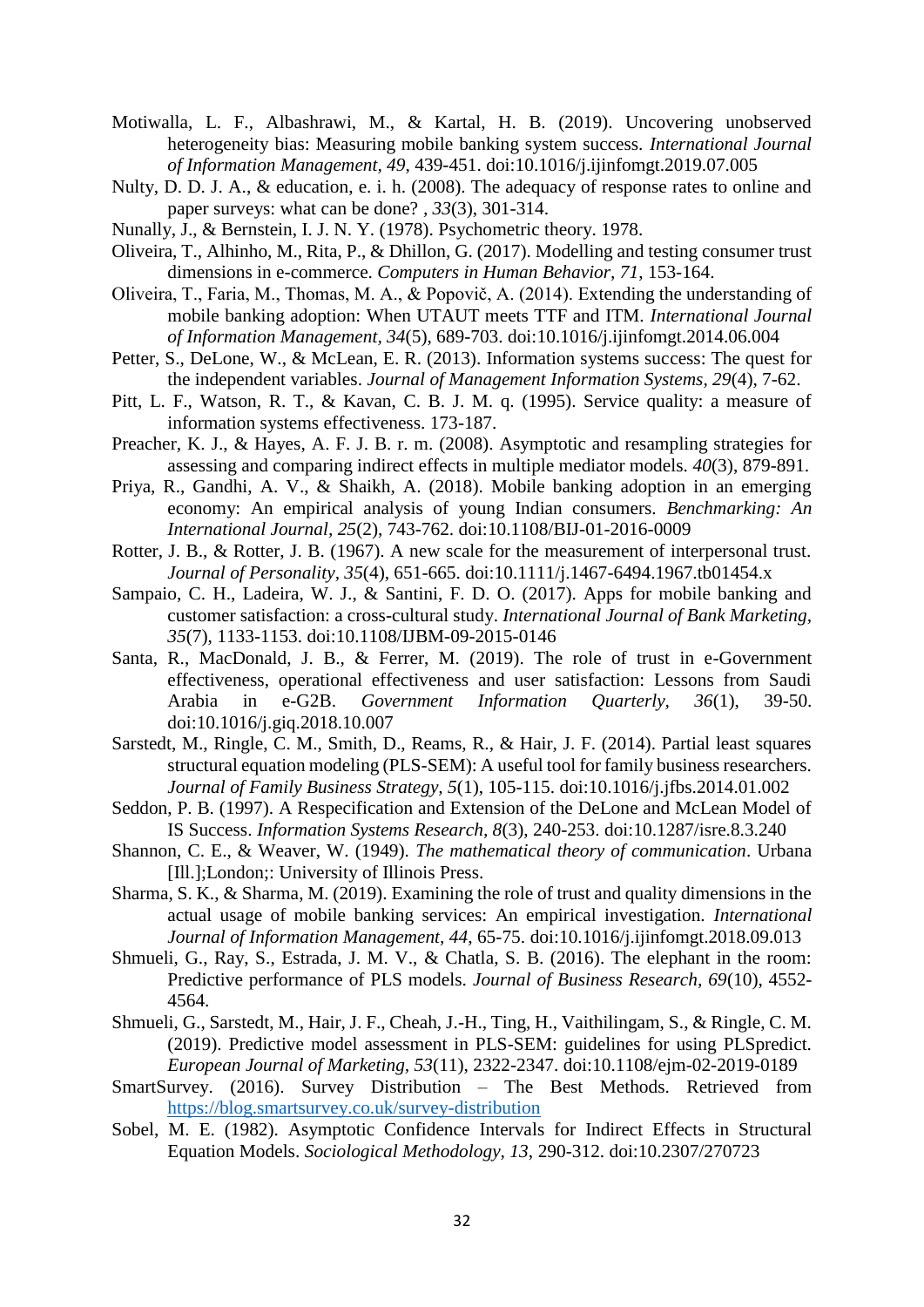- Soloff, C., Lawrence, D., & Johnstone, R. (2005). *Sample design*: Australian Institute of Family Studies Melbourne.
- Statcounter. (2019). Social Media Stats Libya. Retrieved from [http://gs.statcounter.com/social](http://gs.statcounter.com/social-media-stats/all/libya)[media-stats/all/libya](http://gs.statcounter.com/social-media-stats/all/libya)
- Stouthuysen, K. (2020). A 2020 perspective on "The building of online trust in e-business relationships". *Electronic Commerce Research and Applications, 40*, 100929. doi:10.1016/j.elerap.2020.100929
- Susanto, A., Chang, Y., & Ha, Y. (2016). Determinants of continuance intention to use the smartphone banking services: An extension to the expectation-confirmation model. *Industrial Management and Data Systems, 116*(3), 508-525. doi:10.1108/IMDS-05- 2015-0195
- Tam, C., & Oliveira, T. (2016a). Performance impact of mobile banking: using the tasktechnology fit (TTF) approach. *International Journal of Bank Marketing, 34*(4), 434- 457. doi:10.1108/IJBM-11-2014-0169
- Tam, C., & Oliveira, T. (2016b). Understanding the impact of m-banking on individual performance: DeLone & McLean and TTF perspective. *Computers in Human Behavior, 61*, 233-244. doi:10.1016/j.chb.2016.03.016
- Tam, C., & Oliveira, T. (2017). Understanding mobile banking individual performance: The DeLone & McLean model and the moderating effects of individual culture. *Internet Research, 27*(3), 538-562. doi:10.1108/IntR-05-2016-0117
- Tam, C., & Oliveira, T. (2019). Does culture influence m-banking use and individual performance? *Information & Management, 56*(3), 356-363. doi:10.1016/j.im.2018.07.009
- Thakur, R. (2014). What keeps Mobile Banking Customers Loyal? *International Journal of Bank Marketing, 32*(7), 628-646. doi:10.1108/IJBM-07-2013-0062
- The World Bank. (2016). Public-Private Partnerships for Jobs in Libya Are Key for Youth and Women, Now More Than Ever. Retrieved from [https://www.worldbank.org/en/news/feature/2016/05/03/public-private-partnerships](https://www.worldbank.org/en/news/feature/2016/05/03/public-private-partnerships-for-jobs-in-libya-are-key-for-youth-and-women)[for-jobs-in-libya-are-key-for-youth-and-women](https://www.worldbank.org/en/news/feature/2016/05/03/public-private-partnerships-for-jobs-in-libya-are-key-for-youth-and-women)
- Trabelsi-Zoghlami, A., Berraies, S., & Ben Yahia, K. (2018). Service quality in a mobilebanking-applications context: do users' age and gender matter? *Total Quality Management and Business Excellence*, 1-30. doi:10.1080/14783363.2018.1492874
- Wang, Z., Guan, Z., Hou, F., Li, B., & Zhou, W. (2019). What determines customers' continuance intention of FinTech? Evidence from YuEbao. *Industrial Management & Data Systems, 119*(8), 1625-1637. doi:10.1108/IMDS-01-2019-0011
- Wingreen, S. C., Mazey, N. C., Baglione, S. L., & Storholm, G. R. J. E. C. R. (2019). Transfer of electronic commerce trust between physical and virtual environments: experimental effects of structural assurance and situational normality. *19*(2), 339-371.
- worldometers. (2019). Libya Population. Retrieved from <https://www.worldometers.info/world-population/libya-population/>
- Yousafzai, S., Pallister, J., & Foxall, G. (2009). Multi-dimensional role of trust in Internet banking adoption. *The Service Industries Journal, 29*(5), 591-605. doi:10.1080/02642060902719958
- Yu, Y., Li, M., Li, X., Zhao, J. L., & Zhao, D. (2018). Effects of entrepreneurship and IT fashion on SMEs' transformation toward cloud service through mediation of trust. *Information and Management, 55*(2), 245-257.
- Zhao, X., Lynch, John G., & Chen, Q. (2010). Reconsidering Baron and Kenny: Myths and Truths about Mediation Analysis. *Journal of Consumer Research, 37*(2), 197-206. doi:10.1086/651257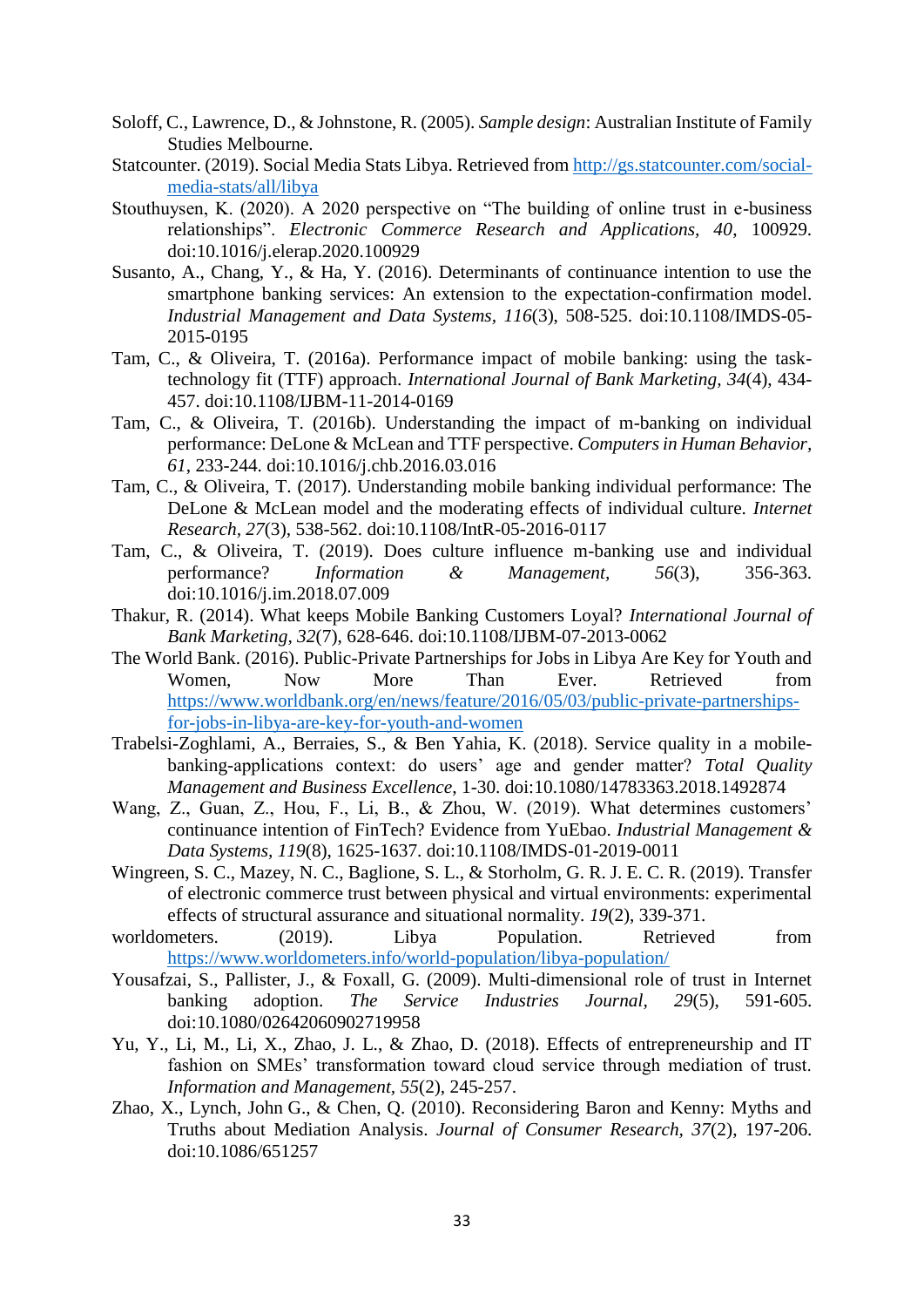- Zhou, T. (2011). An empirical examination of initial trust in mobile banking. *Internet Research, 21*(5), 527-540.
- Zhou, T. (2012). Understanding users' initial trust in mobile banking: An elaboration likelihood perspective. *Computers in Human Behavior, 28*(4), 1518-1525. doi:10.1016/j.chb.2012.03.021
- Zhou, T. (2013). An empirical examination of continuance intention of mobile payment services. *Decision Support Systems, 54*(2), 1085-1091. doi:10.1016/j.dss.2012.10.034
- Zhou, T., Lu, Y., & Wang, B. (2010). Integrating TTF and UTAUT to explain mobile banking user adoption. *Computers in Human Behavior, 26*(4), 760-767. doi:10.1016/j.chb.2010.01.013